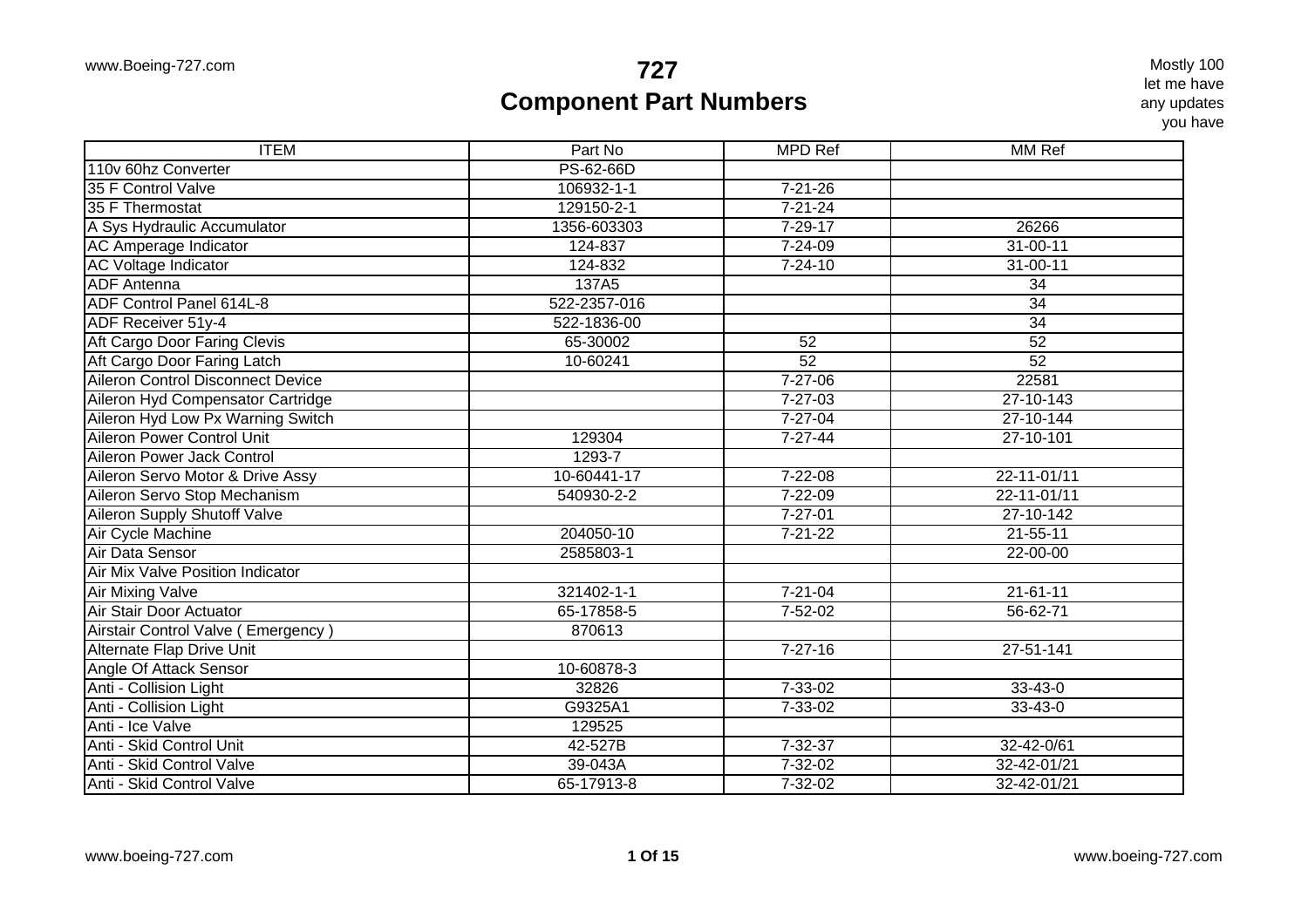| Anti - Skid Detector Transducer                   | 40-533         | 7-32-36       | $32 - 42 - 0/1$   |
|---------------------------------------------------|----------------|---------------|-------------------|
| <b>Ash Tray</b>                                   | 2020-3/0       |               | None              |
| <b>ATC Control Panel G-1605a</b>                  | G-1605a        |               |                   |
| ATC Transponder 612a-3                            | 522-2703-000   | $7 - 34 - 40$ | $34 - 43 - 0$     |
| ATC Transponder 612a-3                            | 522-2703-011   | $7 - 34 - 40$ | $34 - 43 - 0$     |
| <b>ATTITUDE DIRECTION INDICATOR (ADI)</b>         | 522-3487-002   |               |                   |
| Attitude Direction Indicator (ADI)                | 522-3487-004   |               |                   |
| Audio Selector Control Panel                      | G2260          | $7 - 23 - 18$ | 23-51-11          |
| Auto - Pilot Accessory Unit                       | 65-24917-18    | $7 - 22 - 07$ | 37217             |
| Auto - Pilot Control Panel                        | 2585802-4      | $7 - 22 - 05$ | 37217             |
| Auto - Pilot Pitch Computer                       | 2585804-3      | $7 - 22 - 23$ | $22 - 11 - 121$   |
| Auto - Pilot Stabilizer Trim Potentiometer        | 2586373        | $7 - 22 - 01$ | 22-11-01/61       |
| Auto - Pilot Stabilizer Trim Servo                | 10-60769-2     | $7 - 22 - 19$ | 22-11-01/21       |
| Autopilot Yaw Damper Transfer Valve               |                | $7 - 22 - 22$ | 11649             |
| <b>Battery Charger</b>                            | $2 - 301 - 1$  | $7 - 24 - 04$ | None              |
| Boost Pump Bypass Valve                           |                | $7 - 28 - 12$ | $28 - 22 - 41$    |
| <b>Brake Lockout Debooster Valve</b>              | 71300-5007     | $7 - 32 - 19$ | 32-41-0/21        |
| <b>Brake Shuttle Valve</b>                        | 71477-4        | $7 - 32 - 35$ | 32-41-51          |
| <b>Brake System Interconnect Valve</b>            |                | $7 - 29 - 29$ | 33571             |
| <b>Breating Set Bottle</b>                        | 5600-ICIA-E23A |               |                   |
| <b>Breating Set Scott</b>                         | 6379-2C        |               |                   |
| <b>Bus Protection Panel</b>                       | 10-3324-11     | $7 - 24 - 14$ | None              |
| Cabin Air Temp Indicator                          | 162BL503       | $7 - 21 - 11$ | $31 - 00 - 11$    |
|                                                   |                |               |                   |
| Cabin Altimeter & Differential Pressure Indicator | CA-DP-10-ILB   | $7 - 21 - 36$ | 21-30-0, 31-00-11 |
| Cabin Rate Of Climb Indicator                     | <b>RC201LB</b> | $7 - 21 - 37$ | 21-30-0, 31-00-11 |
| Cabin Temperature Regulator                       | 548376-3       | $7 - 21 - 48$ | $21 - 61 - 21$    |
| Cable Driven Ram Air Inlet Door Actuator          | 525374         | $7 - 21 - 01$ | 21-56-11          |
| Capt Window No 1                                  | 5-89354-3129   |               |                   |
| Capt Window No 2                                  |                |               |                   |
| Capt Window No 3                                  | 65-16323-25    |               |                   |
| Capt Window No 4                                  |                |               |                   |
| Capt Window No 5                                  |                |               |                   |
|                                                   |                |               |                   |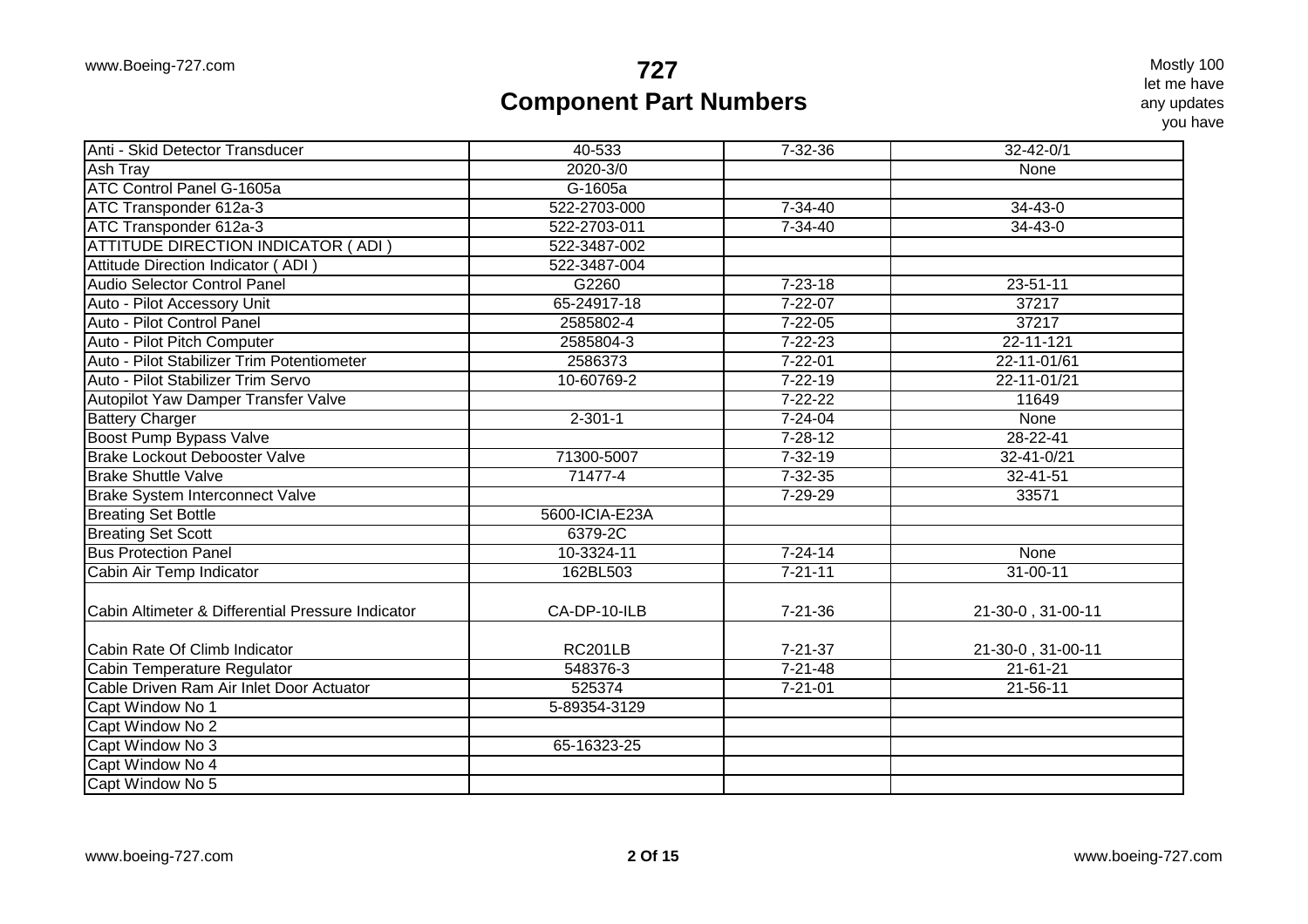| W33-7535-3D<br>$7 - 31 - 01$<br><b>Clock</b><br>31-00-11<br><b>Clock Battery</b><br>$7 - 31 - 02$<br>Co Pilots Window No1<br>65c80669-8<br>Co Pilots Window No2<br>5-71762-3002<br>Co Pilots Window No3<br>65-16323-26<br>Co Pilots Window No4<br>5-89357-22<br>Co Pilots Window No5<br>5-89358-42<br><b>Cockpit Voice Recorder</b><br>93A100-30<br>$7 - 23 - 01$<br>23-00-00<br>614937-101<br><b>Compass Rack</b><br><b>Compass Rack</b><br>614937-101<br>7-28-29<br><b>Compensator Unit</b><br>28-41-12/28-09-100<br>Compressor Discharge Temp Indicator<br>163BL501<br>$7 - 21 - 12$<br>31-00-11<br><b>Constant Speed Drive Unit</b><br>700842<br>24-10-0/01/11<br>$7 - 24 - 01$<br><b>Continuous Loop Sensing Elements</b><br>7-26-08<br>26-12-0/1 26-14-0/1<br><b>Control Cabin Air Muffler</b><br>$7 - 21 - 49$<br>$21 - 21 - 01$<br><b>Control Column</b><br>$7 - 27 - 36$<br>$27 - 00 - 11$<br>Course Deviation Indicator (CDI)<br>331A-9G<br>Course Deviation Indicator (CDI)<br>331A-6A<br>Cowl Anti IceThermostatic Control Valve<br>$7 - 30 - 06$<br>392708-1-1<br>$30 - 21 - 21$<br>$30 - 21 - 11$<br>Cowl Anti-Ice High Pressure Shutoff Valve<br>225485<br>7-30-08<br><b>Crossfeed Manifold Valve</b><br>7-28-03<br>28-22-22<br><b>Crossfeed Manifold Valve</b><br>28-22-22<br>7-28-03<br>$7 - 28 - 03$<br>28-22-22<br><b>Crossfeed Manifold Valve</b><br><b>CSD Ejector Air Shutoff Valve</b><br>$7 - 75 - 01$<br>$75 - 22 - 1$<br><b>CSD Ejector Air Shutoff Valve</b><br>$7 - 75 - 01$<br>$75 - 22 - 1$<br>UA-526276-3<br>$7 - 24 - 23$<br>22578<br><b>CSD Oil Temperature Indicator</b><br>$31 - 00 - 11$<br>124-838<br>7-24-02<br>2100-3/C<br>cup holder<br>None<br>DC Amperage Indicator<br>124-834<br>$7 - 24 - 05$<br>$31 - 00 - 11$<br>$31 - 00 - 11$<br>DC Voltage Indicator<br>124-833<br>7-24-06<br><b>Defuel Valve</b><br>6568<br>7-28-02<br>$28 - 23 - 1$ | <b>Cargo Heat Outflow Valve</b> | 32-2684-002 | $7 - 21 - 06$ | $21 - 42 - 11$ |
|----------------------------------------------------------------------------------------------------------------------------------------------------------------------------------------------------------------------------------------------------------------------------------------------------------------------------------------------------------------------------------------------------------------------------------------------------------------------------------------------------------------------------------------------------------------------------------------------------------------------------------------------------------------------------------------------------------------------------------------------------------------------------------------------------------------------------------------------------------------------------------------------------------------------------------------------------------------------------------------------------------------------------------------------------------------------------------------------------------------------------------------------------------------------------------------------------------------------------------------------------------------------------------------------------------------------------------------------------------------------------------------------------------------------------------------------------------------------------------------------------------------------------------------------------------------------------------------------------------------------------------------------------------------------------------------------------------------------------------------------------------------------------------------------------------------------------------------------------------------------------------------|---------------------------------|-------------|---------------|----------------|
|                                                                                                                                                                                                                                                                                                                                                                                                                                                                                                                                                                                                                                                                                                                                                                                                                                                                                                                                                                                                                                                                                                                                                                                                                                                                                                                                                                                                                                                                                                                                                                                                                                                                                                                                                                                                                                                                                        |                                 |             |               |                |
|                                                                                                                                                                                                                                                                                                                                                                                                                                                                                                                                                                                                                                                                                                                                                                                                                                                                                                                                                                                                                                                                                                                                                                                                                                                                                                                                                                                                                                                                                                                                                                                                                                                                                                                                                                                                                                                                                        |                                 |             |               |                |
|                                                                                                                                                                                                                                                                                                                                                                                                                                                                                                                                                                                                                                                                                                                                                                                                                                                                                                                                                                                                                                                                                                                                                                                                                                                                                                                                                                                                                                                                                                                                                                                                                                                                                                                                                                                                                                                                                        |                                 |             |               |                |
|                                                                                                                                                                                                                                                                                                                                                                                                                                                                                                                                                                                                                                                                                                                                                                                                                                                                                                                                                                                                                                                                                                                                                                                                                                                                                                                                                                                                                                                                                                                                                                                                                                                                                                                                                                                                                                                                                        |                                 |             |               |                |
|                                                                                                                                                                                                                                                                                                                                                                                                                                                                                                                                                                                                                                                                                                                                                                                                                                                                                                                                                                                                                                                                                                                                                                                                                                                                                                                                                                                                                                                                                                                                                                                                                                                                                                                                                                                                                                                                                        |                                 |             |               |                |
|                                                                                                                                                                                                                                                                                                                                                                                                                                                                                                                                                                                                                                                                                                                                                                                                                                                                                                                                                                                                                                                                                                                                                                                                                                                                                                                                                                                                                                                                                                                                                                                                                                                                                                                                                                                                                                                                                        |                                 |             |               |                |
|                                                                                                                                                                                                                                                                                                                                                                                                                                                                                                                                                                                                                                                                                                                                                                                                                                                                                                                                                                                                                                                                                                                                                                                                                                                                                                                                                                                                                                                                                                                                                                                                                                                                                                                                                                                                                                                                                        |                                 |             |               |                |
|                                                                                                                                                                                                                                                                                                                                                                                                                                                                                                                                                                                                                                                                                                                                                                                                                                                                                                                                                                                                                                                                                                                                                                                                                                                                                                                                                                                                                                                                                                                                                                                                                                                                                                                                                                                                                                                                                        |                                 |             |               |                |
|                                                                                                                                                                                                                                                                                                                                                                                                                                                                                                                                                                                                                                                                                                                                                                                                                                                                                                                                                                                                                                                                                                                                                                                                                                                                                                                                                                                                                                                                                                                                                                                                                                                                                                                                                                                                                                                                                        |                                 |             |               |                |
|                                                                                                                                                                                                                                                                                                                                                                                                                                                                                                                                                                                                                                                                                                                                                                                                                                                                                                                                                                                                                                                                                                                                                                                                                                                                                                                                                                                                                                                                                                                                                                                                                                                                                                                                                                                                                                                                                        |                                 |             |               |                |
|                                                                                                                                                                                                                                                                                                                                                                                                                                                                                                                                                                                                                                                                                                                                                                                                                                                                                                                                                                                                                                                                                                                                                                                                                                                                                                                                                                                                                                                                                                                                                                                                                                                                                                                                                                                                                                                                                        |                                 |             |               |                |
|                                                                                                                                                                                                                                                                                                                                                                                                                                                                                                                                                                                                                                                                                                                                                                                                                                                                                                                                                                                                                                                                                                                                                                                                                                                                                                                                                                                                                                                                                                                                                                                                                                                                                                                                                                                                                                                                                        |                                 |             |               |                |
|                                                                                                                                                                                                                                                                                                                                                                                                                                                                                                                                                                                                                                                                                                                                                                                                                                                                                                                                                                                                                                                                                                                                                                                                                                                                                                                                                                                                                                                                                                                                                                                                                                                                                                                                                                                                                                                                                        |                                 |             |               |                |
|                                                                                                                                                                                                                                                                                                                                                                                                                                                                                                                                                                                                                                                                                                                                                                                                                                                                                                                                                                                                                                                                                                                                                                                                                                                                                                                                                                                                                                                                                                                                                                                                                                                                                                                                                                                                                                                                                        |                                 |             |               |                |
|                                                                                                                                                                                                                                                                                                                                                                                                                                                                                                                                                                                                                                                                                                                                                                                                                                                                                                                                                                                                                                                                                                                                                                                                                                                                                                                                                                                                                                                                                                                                                                                                                                                                                                                                                                                                                                                                                        |                                 |             |               |                |
|                                                                                                                                                                                                                                                                                                                                                                                                                                                                                                                                                                                                                                                                                                                                                                                                                                                                                                                                                                                                                                                                                                                                                                                                                                                                                                                                                                                                                                                                                                                                                                                                                                                                                                                                                                                                                                                                                        |                                 |             |               |                |
|                                                                                                                                                                                                                                                                                                                                                                                                                                                                                                                                                                                                                                                                                                                                                                                                                                                                                                                                                                                                                                                                                                                                                                                                                                                                                                                                                                                                                                                                                                                                                                                                                                                                                                                                                                                                                                                                                        |                                 |             |               |                |
|                                                                                                                                                                                                                                                                                                                                                                                                                                                                                                                                                                                                                                                                                                                                                                                                                                                                                                                                                                                                                                                                                                                                                                                                                                                                                                                                                                                                                                                                                                                                                                                                                                                                                                                                                                                                                                                                                        |                                 |             |               |                |
|                                                                                                                                                                                                                                                                                                                                                                                                                                                                                                                                                                                                                                                                                                                                                                                                                                                                                                                                                                                                                                                                                                                                                                                                                                                                                                                                                                                                                                                                                                                                                                                                                                                                                                                                                                                                                                                                                        |                                 |             |               |                |
|                                                                                                                                                                                                                                                                                                                                                                                                                                                                                                                                                                                                                                                                                                                                                                                                                                                                                                                                                                                                                                                                                                                                                                                                                                                                                                                                                                                                                                                                                                                                                                                                                                                                                                                                                                                                                                                                                        |                                 |             |               |                |
|                                                                                                                                                                                                                                                                                                                                                                                                                                                                                                                                                                                                                                                                                                                                                                                                                                                                                                                                                                                                                                                                                                                                                                                                                                                                                                                                                                                                                                                                                                                                                                                                                                                                                                                                                                                                                                                                                        |                                 |             |               |                |
|                                                                                                                                                                                                                                                                                                                                                                                                                                                                                                                                                                                                                                                                                                                                                                                                                                                                                                                                                                                                                                                                                                                                                                                                                                                                                                                                                                                                                                                                                                                                                                                                                                                                                                                                                                                                                                                                                        |                                 |             |               |                |
|                                                                                                                                                                                                                                                                                                                                                                                                                                                                                                                                                                                                                                                                                                                                                                                                                                                                                                                                                                                                                                                                                                                                                                                                                                                                                                                                                                                                                                                                                                                                                                                                                                                                                                                                                                                                                                                                                        |                                 |             |               |                |
|                                                                                                                                                                                                                                                                                                                                                                                                                                                                                                                                                                                                                                                                                                                                                                                                                                                                                                                                                                                                                                                                                                                                                                                                                                                                                                                                                                                                                                                                                                                                                                                                                                                                                                                                                                                                                                                                                        |                                 |             |               |                |
|                                                                                                                                                                                                                                                                                                                                                                                                                                                                                                                                                                                                                                                                                                                                                                                                                                                                                                                                                                                                                                                                                                                                                                                                                                                                                                                                                                                                                                                                                                                                                                                                                                                                                                                                                                                                                                                                                        |                                 |             |               |                |
|                                                                                                                                                                                                                                                                                                                                                                                                                                                                                                                                                                                                                                                                                                                                                                                                                                                                                                                                                                                                                                                                                                                                                                                                                                                                                                                                                                                                                                                                                                                                                                                                                                                                                                                                                                                                                                                                                        | <b>CSD Oil Cooler</b>           |             |               |                |
|                                                                                                                                                                                                                                                                                                                                                                                                                                                                                                                                                                                                                                                                                                                                                                                                                                                                                                                                                                                                                                                                                                                                                                                                                                                                                                                                                                                                                                                                                                                                                                                                                                                                                                                                                                                                                                                                                        |                                 |             |               |                |
|                                                                                                                                                                                                                                                                                                                                                                                                                                                                                                                                                                                                                                                                                                                                                                                                                                                                                                                                                                                                                                                                                                                                                                                                                                                                                                                                                                                                                                                                                                                                                                                                                                                                                                                                                                                                                                                                                        |                                 |             |               |                |
|                                                                                                                                                                                                                                                                                                                                                                                                                                                                                                                                                                                                                                                                                                                                                                                                                                                                                                                                                                                                                                                                                                                                                                                                                                                                                                                                                                                                                                                                                                                                                                                                                                                                                                                                                                                                                                                                                        |                                 |             |               |                |
|                                                                                                                                                                                                                                                                                                                                                                                                                                                                                                                                                                                                                                                                                                                                                                                                                                                                                                                                                                                                                                                                                                                                                                                                                                                                                                                                                                                                                                                                                                                                                                                                                                                                                                                                                                                                                                                                                        |                                 |             |               |                |
|                                                                                                                                                                                                                                                                                                                                                                                                                                                                                                                                                                                                                                                                                                                                                                                                                                                                                                                                                                                                                                                                                                                                                                                                                                                                                                                                                                                                                                                                                                                                                                                                                                                                                                                                                                                                                                                                                        |                                 |             |               |                |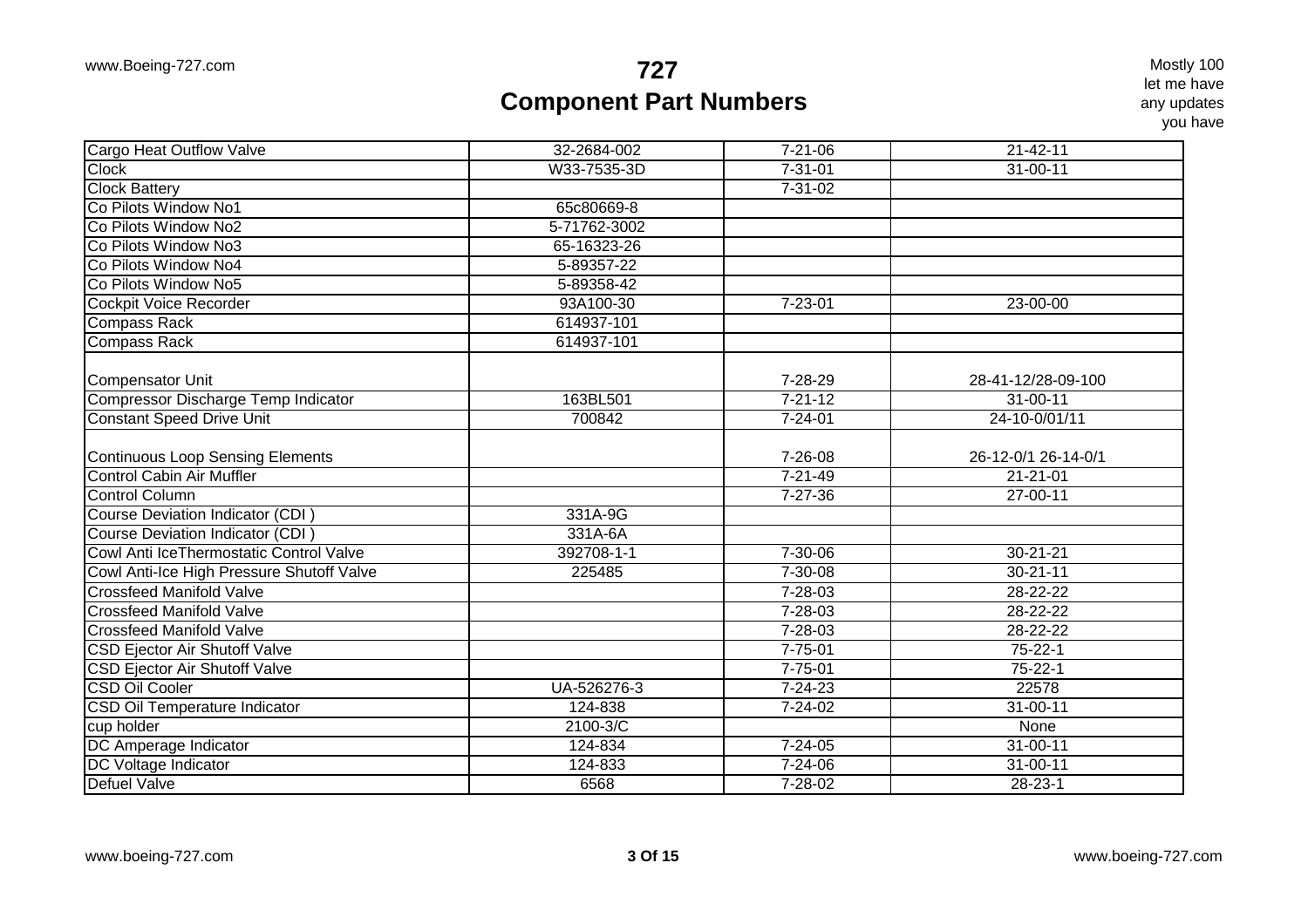| Directional Gyro                         | 2585302-1      |               |                  |
|------------------------------------------|----------------|---------------|------------------|
| <b>DME 860e-5</b>                        | 622-2921-002   | $7 - 34 - 41$ | $34 - 45 - 0$    |
| Door Snubber                             | 90-10072-2     |               |                  |
| <b>Dual Pneumatic Pressure Indicator</b> |                | 7-36-02       | 31-00-21         |
| <b>Elevator Feel Control Unit</b>        | 65-27495       | $7 - 27 - 41$ | 27-30-111        |
| Elevator Feel System Computer            | 401-60272-3    | $7 - 27 - 42$ | 27-30-101        |
| Elevator Hyd Compensator                 |                | $7 - 27 - 12$ | 27-30-93         |
| Elevator Hyd Low Pressure Warning Switch |                | $7 - 27 - 13$ | 27-30-94         |
| <b>Elevator Power Control Unit</b>       | 68000-5003     | $7 - 27 - 52$ | 27-30-81         |
| <b>Elevator Power Control Unit</b>       | 68000-5003     | $7 - 27 - 52$ | 27-30-81         |
| <b>Elevator Supply Shutoff Valve</b>     |                | $7 - 27 - 11$ | 27-30-92         |
| Elevator Transfer Valve, Autopilot       |                | $7 - 22 - 21$ | 15302            |
| <b>ELT</b>                               | 607690-2       |               |                  |
| <b>Encoding Altimeter</b>                | 28007-002      | $7 - 34 - 07$ | $31 - 00 - 11$   |
| <b>Encoding Altimeter</b>                | 16007-168      | $7 - 34 - 07$ | $31 - 00 - 11$   |
| <b>Engine Bleed Pressure Transmitter</b> | <b>ST106AB</b> | $7 - 36 - 06$ | $36 - 21 - 11$   |
| <b>Engine Cone Bolts</b>                 | 10-60517-53    | $7 - 71 - 02$ | $71 - 21 - 0$    |
| <b>Engine Cone Bolts</b>                 | 10-60517-40    | $7 - 71 - 02$ | $71-21-0$        |
| <b>Engine Cone Bolts</b>                 | 10-60517-39    | $7 - 71 - 02$ | $71-21-0$        |
| <b>Engine Cone Bolts</b>                 | 10-60517-46    | $7 - 71 - 02$ | $71 - 21 - 0$    |
| <b>Engine Cone Bolts</b>                 | 10-60517-54    | $7 - 71 - 02$ | $71 - 21 - 0$    |
| Engine Driven Generator (40 KVA)         | 976J598-1      | $7 - 24 - 12$ | $24 - 20 - 0/1$  |
| <b>Engine Fire Bottle</b>                | 806000-11      |               |                  |
| Engine Fire Bottle                       | 805500-12      | $7 - 26 - 01$ | $26 - 21 - 1$    |
| <b>Engine Fire Bottle</b>                | 10-3275-12     | $7 - 26 - 01$ | $26 - 21 - 1$    |
| <b>Engine Fire Selector Valve</b>        | 511000         | 7-26-02       | $26 - 21 - 21$   |
| <b>Engine Fire Sensor</b>                | 1050-800-375-6 | 7-26-03       | 26-11-0/01/11/12 |
| <b>Engine Fuel Flow Indicator</b>        | 8DJ88LWC3      |               |                  |
| Engine Fuel Flow Power Supply Unit       | stj80gaa2      | 7-73-03       | 73-31-12         |
| Engine Fuel Shut - Off Valve             | AV16B1519D     | $7 - 28 - 04$ | $28 - 22 - 1$    |
| Engine Oil Tank                          | 565016         | $7 - 79 - 01$ | $79-11-0$        |
| Engine Tachometer Indicator N1           | 8DJ81LWN2U     | $7 - 77 - 05$ | $77 - 12 - 0/1$  |
| Engine Tachometer Indicator N2           | 8DJ81LWN2      | $7 - 77 - 05$ | $77 - 12 - 0/1$  |
| Engine Tachometer Indicator N2           | 8DJ81LXH2      | $7 - 77 - 05$ | $77 - 12 - 0/1$  |
|                                          |                |               |                  |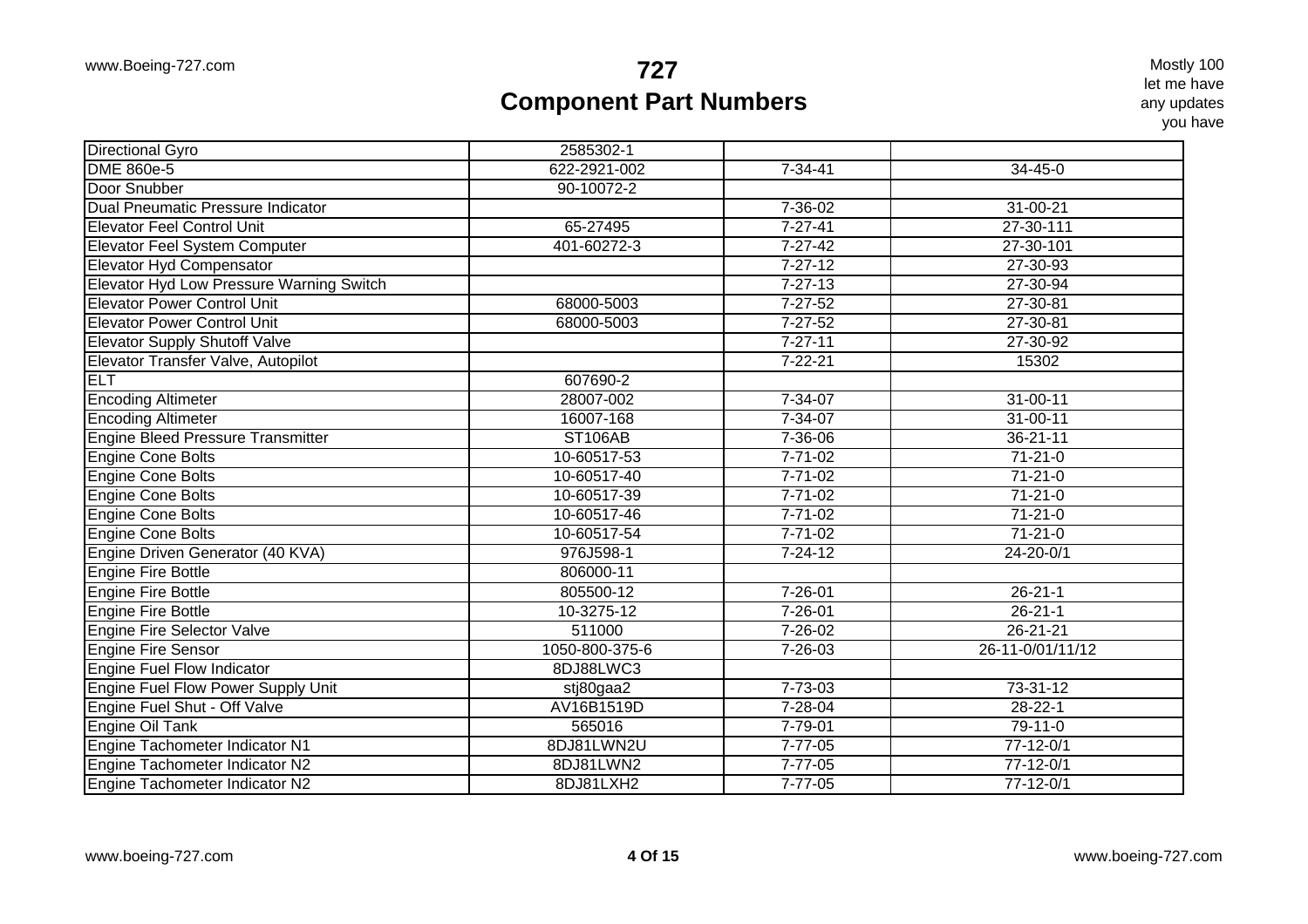| <b>JG298A4</b><br>$7 - 77 - 06$<br>31-00-11'77-11-0<br>LG14C14<br>$7 - 77 - 07$<br>77-11-0/11<br><b>LG80A6</b><br>$7 - 77 - 07$<br>$77 - 11 - 0/11$<br><b>Equipment Cooling Blower</b><br>$6577 - 1$<br>$7 - 21 - 44$<br>$21 - 58 - 11$<br><b>Essential Power Failure Relay</b><br>$7 - 24 - 16$<br>None<br><b>Essential Power Selector Relay</b><br>$7 - 24 - 21$<br>None<br>$7 - 25 - 04$<br><b>Evacuation Slide</b><br>15d22129<br><b>Evacuation Slide Bottle</b><br>$7 - 25 - 05$<br><b>Exhaust Temperature Indicator (EGT)</b><br>152BL801A<br>$7 - 77 - 04$<br>77-21-42/51<br><b>External Power Relay</b><br><b>B102F</b><br><b>External Power Transformer Rectifier</b><br>$7 - 24 - 20$<br>None<br>Fan Air Inlet Door Actuator<br>$7 - 21 - 16$<br>$21 - 56 - 71$<br><b>Feel Diffrential Sensing Switch</b><br>401-60278-3<br><b>Fire Detection Power Unit</b><br>1011B<br><b>Fire Detector</b><br>10-60278-3<br>Firewall<br><b>First Aid Kit</b><br>$7 - 25 - 04$<br>Flap Bypass Valve<br>$7 - 27 - 17$<br>$27 - 51 - 151$<br><b>Flap Control Valve</b><br>65-40449-3<br>$7 - 27 - 19$<br>$27 - 51 - 51$<br>Flap Drive Angle Gearbox<br>65-22944-9<br>65-22944-7<br><b>Flap Drive Angle Gearbox</b><br><b>Flap Drive Angle Gearbox</b><br>65-22819-5<br>65-22819-4<br><b>Flap Drive Angle Gearbox</b><br>Flap Drive Power Unit<br>65-21945-4<br>Flap Drive Power Unit<br>65-21945-3<br><b>Flap Drive Power Unit</b><br>793T100-7<br>$7 - 27 - 15$<br>27-51-61<br>$7 - 27 - 20$<br><b>Flap Flow Limiting Valves</b><br>27-51-241<br>$27 - 52 - 0$<br><b>Flap Position Indicator</b><br>18-1299-3-2<br>$7 - 27 - 55$<br>$7 - 27 - 55$<br>$27 - 52 - 0$<br><b>Flap Position Indicator</b><br>18-1299-3<br>$27 - 52 - 2/13$<br><b>Flap Position Transmitter</b><br>P35-1<br>$7 - 27 - 23$<br><b>Flap Position Transmitter</b><br>$2514-1D$<br>$7 - 27 - 23$<br>$27 - 52 - 2/13$<br><b>Flap Position Transmitter Assy</b><br>65-23564-27<br>$7 - 27 - 23$<br>$27 - 52 - 2/13$<br><b>Flap Position Transmitter Assy</b><br>65-42342-4<br>$7 - 27 - 23$<br>$27 - 52 - 2/13$<br><b>Flap Position Transmitter Assy</b><br>65-42342-3<br>$7 - 27 - 23$<br>$27 - 52 - 2/13$<br><b>Flap Position Transmitter Assy</b><br>65-23564-28<br>$7 - 27 - 23$<br>$27 - 52 - 2/13$ |                        |  |  |
|------------------------------------------------------------------------------------------------------------------------------------------------------------------------------------------------------------------------------------------------------------------------------------------------------------------------------------------------------------------------------------------------------------------------------------------------------------------------------------------------------------------------------------------------------------------------------------------------------------------------------------------------------------------------------------------------------------------------------------------------------------------------------------------------------------------------------------------------------------------------------------------------------------------------------------------------------------------------------------------------------------------------------------------------------------------------------------------------------------------------------------------------------------------------------------------------------------------------------------------------------------------------------------------------------------------------------------------------------------------------------------------------------------------------------------------------------------------------------------------------------------------------------------------------------------------------------------------------------------------------------------------------------------------------------------------------------------------------------------------------------------------------------------------------------------------------------------------------------------------------------------------------------------------------------------------------------------------------------------------------------------------------------------------------------------------------------------------------------------------------------------------------------------------------------------------------------------------------------------------------------------------------|------------------------|--|--|
|                                                                                                                                                                                                                                                                                                                                                                                                                                                                                                                                                                                                                                                                                                                                                                                                                                                                                                                                                                                                                                                                                                                                                                                                                                                                                                                                                                                                                                                                                                                                                                                                                                                                                                                                                                                                                                                                                                                                                                                                                                                                                                                                                                                                                                                                        | <b>EPR</b> Indicator   |  |  |
|                                                                                                                                                                                                                                                                                                                                                                                                                                                                                                                                                                                                                                                                                                                                                                                                                                                                                                                                                                                                                                                                                                                                                                                                                                                                                                                                                                                                                                                                                                                                                                                                                                                                                                                                                                                                                                                                                                                                                                                                                                                                                                                                                                                                                                                                        | <b>EPR Transmitter</b> |  |  |
|                                                                                                                                                                                                                                                                                                                                                                                                                                                                                                                                                                                                                                                                                                                                                                                                                                                                                                                                                                                                                                                                                                                                                                                                                                                                                                                                                                                                                                                                                                                                                                                                                                                                                                                                                                                                                                                                                                                                                                                                                                                                                                                                                                                                                                                                        | <b>EPR Transmitter</b> |  |  |
|                                                                                                                                                                                                                                                                                                                                                                                                                                                                                                                                                                                                                                                                                                                                                                                                                                                                                                                                                                                                                                                                                                                                                                                                                                                                                                                                                                                                                                                                                                                                                                                                                                                                                                                                                                                                                                                                                                                                                                                                                                                                                                                                                                                                                                                                        |                        |  |  |
|                                                                                                                                                                                                                                                                                                                                                                                                                                                                                                                                                                                                                                                                                                                                                                                                                                                                                                                                                                                                                                                                                                                                                                                                                                                                                                                                                                                                                                                                                                                                                                                                                                                                                                                                                                                                                                                                                                                                                                                                                                                                                                                                                                                                                                                                        |                        |  |  |
|                                                                                                                                                                                                                                                                                                                                                                                                                                                                                                                                                                                                                                                                                                                                                                                                                                                                                                                                                                                                                                                                                                                                                                                                                                                                                                                                                                                                                                                                                                                                                                                                                                                                                                                                                                                                                                                                                                                                                                                                                                                                                                                                                                                                                                                                        |                        |  |  |
|                                                                                                                                                                                                                                                                                                                                                                                                                                                                                                                                                                                                                                                                                                                                                                                                                                                                                                                                                                                                                                                                                                                                                                                                                                                                                                                                                                                                                                                                                                                                                                                                                                                                                                                                                                                                                                                                                                                                                                                                                                                                                                                                                                                                                                                                        |                        |  |  |
|                                                                                                                                                                                                                                                                                                                                                                                                                                                                                                                                                                                                                                                                                                                                                                                                                                                                                                                                                                                                                                                                                                                                                                                                                                                                                                                                                                                                                                                                                                                                                                                                                                                                                                                                                                                                                                                                                                                                                                                                                                                                                                                                                                                                                                                                        |                        |  |  |
|                                                                                                                                                                                                                                                                                                                                                                                                                                                                                                                                                                                                                                                                                                                                                                                                                                                                                                                                                                                                                                                                                                                                                                                                                                                                                                                                                                                                                                                                                                                                                                                                                                                                                                                                                                                                                                                                                                                                                                                                                                                                                                                                                                                                                                                                        |                        |  |  |
|                                                                                                                                                                                                                                                                                                                                                                                                                                                                                                                                                                                                                                                                                                                                                                                                                                                                                                                                                                                                                                                                                                                                                                                                                                                                                                                                                                                                                                                                                                                                                                                                                                                                                                                                                                                                                                                                                                                                                                                                                                                                                                                                                                                                                                                                        |                        |  |  |
|                                                                                                                                                                                                                                                                                                                                                                                                                                                                                                                                                                                                                                                                                                                                                                                                                                                                                                                                                                                                                                                                                                                                                                                                                                                                                                                                                                                                                                                                                                                                                                                                                                                                                                                                                                                                                                                                                                                                                                                                                                                                                                                                                                                                                                                                        |                        |  |  |
|                                                                                                                                                                                                                                                                                                                                                                                                                                                                                                                                                                                                                                                                                                                                                                                                                                                                                                                                                                                                                                                                                                                                                                                                                                                                                                                                                                                                                                                                                                                                                                                                                                                                                                                                                                                                                                                                                                                                                                                                                                                                                                                                                                                                                                                                        |                        |  |  |
|                                                                                                                                                                                                                                                                                                                                                                                                                                                                                                                                                                                                                                                                                                                                                                                                                                                                                                                                                                                                                                                                                                                                                                                                                                                                                                                                                                                                                                                                                                                                                                                                                                                                                                                                                                                                                                                                                                                                                                                                                                                                                                                                                                                                                                                                        |                        |  |  |
|                                                                                                                                                                                                                                                                                                                                                                                                                                                                                                                                                                                                                                                                                                                                                                                                                                                                                                                                                                                                                                                                                                                                                                                                                                                                                                                                                                                                                                                                                                                                                                                                                                                                                                                                                                                                                                                                                                                                                                                                                                                                                                                                                                                                                                                                        |                        |  |  |
|                                                                                                                                                                                                                                                                                                                                                                                                                                                                                                                                                                                                                                                                                                                                                                                                                                                                                                                                                                                                                                                                                                                                                                                                                                                                                                                                                                                                                                                                                                                                                                                                                                                                                                                                                                                                                                                                                                                                                                                                                                                                                                                                                                                                                                                                        |                        |  |  |
|                                                                                                                                                                                                                                                                                                                                                                                                                                                                                                                                                                                                                                                                                                                                                                                                                                                                                                                                                                                                                                                                                                                                                                                                                                                                                                                                                                                                                                                                                                                                                                                                                                                                                                                                                                                                                                                                                                                                                                                                                                                                                                                                                                                                                                                                        |                        |  |  |
|                                                                                                                                                                                                                                                                                                                                                                                                                                                                                                                                                                                                                                                                                                                                                                                                                                                                                                                                                                                                                                                                                                                                                                                                                                                                                                                                                                                                                                                                                                                                                                                                                                                                                                                                                                                                                                                                                                                                                                                                                                                                                                                                                                                                                                                                        |                        |  |  |
|                                                                                                                                                                                                                                                                                                                                                                                                                                                                                                                                                                                                                                                                                                                                                                                                                                                                                                                                                                                                                                                                                                                                                                                                                                                                                                                                                                                                                                                                                                                                                                                                                                                                                                                                                                                                                                                                                                                                                                                                                                                                                                                                                                                                                                                                        |                        |  |  |
|                                                                                                                                                                                                                                                                                                                                                                                                                                                                                                                                                                                                                                                                                                                                                                                                                                                                                                                                                                                                                                                                                                                                                                                                                                                                                                                                                                                                                                                                                                                                                                                                                                                                                                                                                                                                                                                                                                                                                                                                                                                                                                                                                                                                                                                                        |                        |  |  |
|                                                                                                                                                                                                                                                                                                                                                                                                                                                                                                                                                                                                                                                                                                                                                                                                                                                                                                                                                                                                                                                                                                                                                                                                                                                                                                                                                                                                                                                                                                                                                                                                                                                                                                                                                                                                                                                                                                                                                                                                                                                                                                                                                                                                                                                                        |                        |  |  |
|                                                                                                                                                                                                                                                                                                                                                                                                                                                                                                                                                                                                                                                                                                                                                                                                                                                                                                                                                                                                                                                                                                                                                                                                                                                                                                                                                                                                                                                                                                                                                                                                                                                                                                                                                                                                                                                                                                                                                                                                                                                                                                                                                                                                                                                                        |                        |  |  |
|                                                                                                                                                                                                                                                                                                                                                                                                                                                                                                                                                                                                                                                                                                                                                                                                                                                                                                                                                                                                                                                                                                                                                                                                                                                                                                                                                                                                                                                                                                                                                                                                                                                                                                                                                                                                                                                                                                                                                                                                                                                                                                                                                                                                                                                                        |                        |  |  |
|                                                                                                                                                                                                                                                                                                                                                                                                                                                                                                                                                                                                                                                                                                                                                                                                                                                                                                                                                                                                                                                                                                                                                                                                                                                                                                                                                                                                                                                                                                                                                                                                                                                                                                                                                                                                                                                                                                                                                                                                                                                                                                                                                                                                                                                                        |                        |  |  |
|                                                                                                                                                                                                                                                                                                                                                                                                                                                                                                                                                                                                                                                                                                                                                                                                                                                                                                                                                                                                                                                                                                                                                                                                                                                                                                                                                                                                                                                                                                                                                                                                                                                                                                                                                                                                                                                                                                                                                                                                                                                                                                                                                                                                                                                                        |                        |  |  |
|                                                                                                                                                                                                                                                                                                                                                                                                                                                                                                                                                                                                                                                                                                                                                                                                                                                                                                                                                                                                                                                                                                                                                                                                                                                                                                                                                                                                                                                                                                                                                                                                                                                                                                                                                                                                                                                                                                                                                                                                                                                                                                                                                                                                                                                                        |                        |  |  |
|                                                                                                                                                                                                                                                                                                                                                                                                                                                                                                                                                                                                                                                                                                                                                                                                                                                                                                                                                                                                                                                                                                                                                                                                                                                                                                                                                                                                                                                                                                                                                                                                                                                                                                                                                                                                                                                                                                                                                                                                                                                                                                                                                                                                                                                                        |                        |  |  |
|                                                                                                                                                                                                                                                                                                                                                                                                                                                                                                                                                                                                                                                                                                                                                                                                                                                                                                                                                                                                                                                                                                                                                                                                                                                                                                                                                                                                                                                                                                                                                                                                                                                                                                                                                                                                                                                                                                                                                                                                                                                                                                                                                                                                                                                                        |                        |  |  |
|                                                                                                                                                                                                                                                                                                                                                                                                                                                                                                                                                                                                                                                                                                                                                                                                                                                                                                                                                                                                                                                                                                                                                                                                                                                                                                                                                                                                                                                                                                                                                                                                                                                                                                                                                                                                                                                                                                                                                                                                                                                                                                                                                                                                                                                                        |                        |  |  |
|                                                                                                                                                                                                                                                                                                                                                                                                                                                                                                                                                                                                                                                                                                                                                                                                                                                                                                                                                                                                                                                                                                                                                                                                                                                                                                                                                                                                                                                                                                                                                                                                                                                                                                                                                                                                                                                                                                                                                                                                                                                                                                                                                                                                                                                                        |                        |  |  |
|                                                                                                                                                                                                                                                                                                                                                                                                                                                                                                                                                                                                                                                                                                                                                                                                                                                                                                                                                                                                                                                                                                                                                                                                                                                                                                                                                                                                                                                                                                                                                                                                                                                                                                                                                                                                                                                                                                                                                                                                                                                                                                                                                                                                                                                                        |                        |  |  |
|                                                                                                                                                                                                                                                                                                                                                                                                                                                                                                                                                                                                                                                                                                                                                                                                                                                                                                                                                                                                                                                                                                                                                                                                                                                                                                                                                                                                                                                                                                                                                                                                                                                                                                                                                                                                                                                                                                                                                                                                                                                                                                                                                                                                                                                                        |                        |  |  |
|                                                                                                                                                                                                                                                                                                                                                                                                                                                                                                                                                                                                                                                                                                                                                                                                                                                                                                                                                                                                                                                                                                                                                                                                                                                                                                                                                                                                                                                                                                                                                                                                                                                                                                                                                                                                                                                                                                                                                                                                                                                                                                                                                                                                                                                                        |                        |  |  |
|                                                                                                                                                                                                                                                                                                                                                                                                                                                                                                                                                                                                                                                                                                                                                                                                                                                                                                                                                                                                                                                                                                                                                                                                                                                                                                                                                                                                                                                                                                                                                                                                                                                                                                                                                                                                                                                                                                                                                                                                                                                                                                                                                                                                                                                                        |                        |  |  |
|                                                                                                                                                                                                                                                                                                                                                                                                                                                                                                                                                                                                                                                                                                                                                                                                                                                                                                                                                                                                                                                                                                                                                                                                                                                                                                                                                                                                                                                                                                                                                                                                                                                                                                                                                                                                                                                                                                                                                                                                                                                                                                                                                                                                                                                                        |                        |  |  |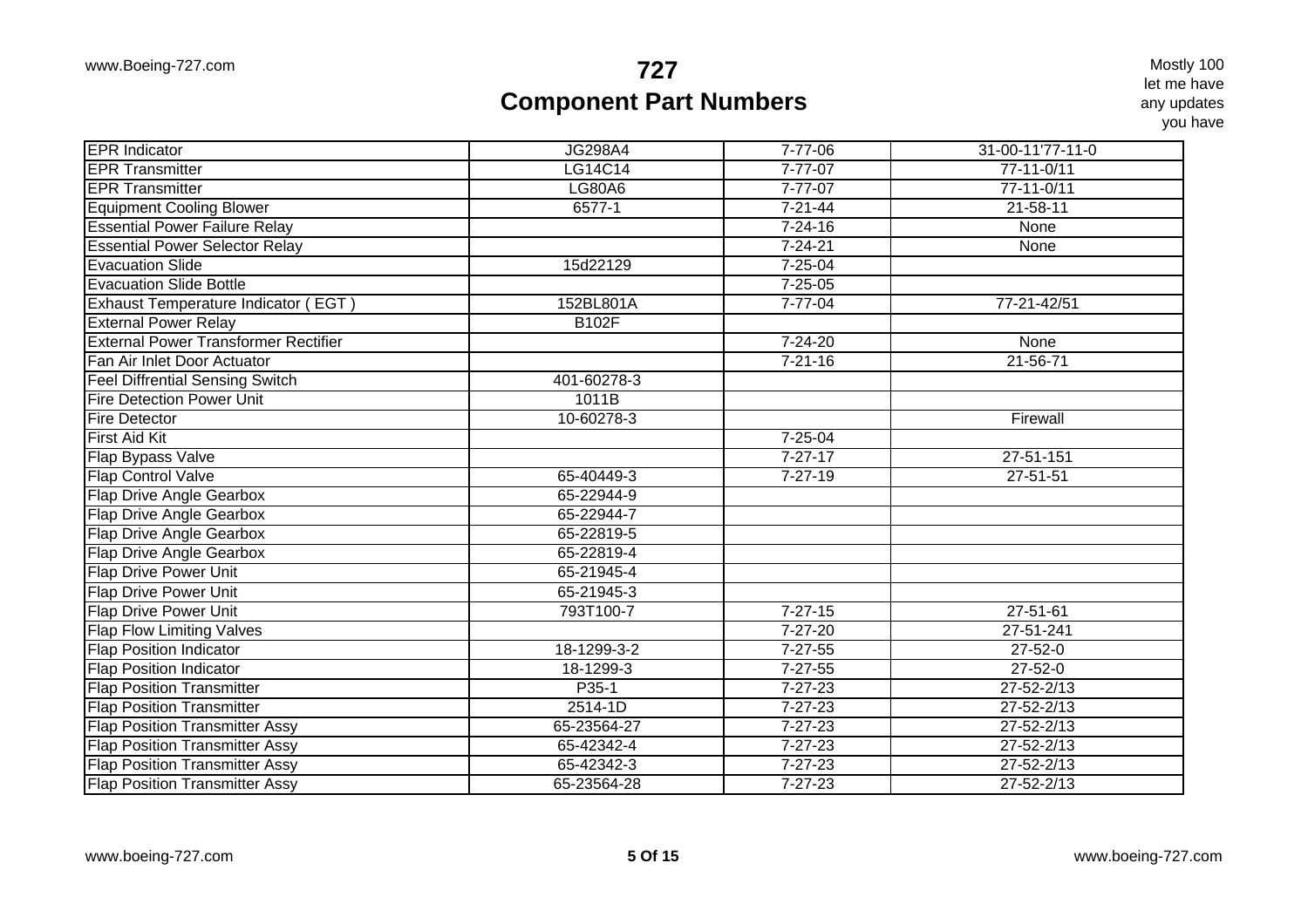| <b>Flight Control Modulator Unit</b>                               | 65-17823-2                  |               |                   |
|--------------------------------------------------------------------|-----------------------------|---------------|-------------------|
| <b>Flight Control Modulator Unit</b>                               | 65-17823                    |               |                   |
| <b>Flight Data Recorder</b>                                        | 980-4000-008                | $7 - 31 - 02$ | 31-24-0/41        |
| <b>Flight Direction Indicator</b>                                  | 329B-7                      |               |                   |
| flight director controller                                         | 522-3768-001                |               |                   |
| Flight director controller                                         | 614E-7E                     |               |                   |
| Flight Instrument Accessory Unit                                   | 65-60214-61                 |               | 31-24-0/41        |
| <b>Flight Recorder Magazine</b>                                    | 101023                      |               | 31-24-0/41        |
| <b>Flight Steering Computer</b>                                    | 562A-5F                     |               |                   |
| <b>Flight Steering Computer</b>                                    | 522-3121-169                |               |                   |
| Flite Fone (RE-18D) Transceiver                                    | 400-0125-102                | $7 - 23 - 01$ | $23 - 00 - 00$    |
| <b>Flight Aattendant Belts</b>                                     | h4002-2a                    |               |                   |
| <b>Flux Valve</b>                                                  | 620359                      | $-34-$        | 34-00-00          |
| <b>Frequency Indicator</b>                                         | 124-835                     | $7 - 24 - 11$ | $31 - 00 - 11$    |
| Fuel Boost Pump                                                    | 258000-3                    | $7 - 28 - 07$ | $28 - 22 - 21$    |
| Fuel Boost Pump Removal Valve                                      | 509200                      | $7 - 28 - 09$ | 28-22-31          |
| <b>Fuel De-Icing Heater</b>                                        | 522649                      | $7 - 73 - 06$ | $73-14-1$         |
| <b>Fuel Dump Control Valve</b>                                     | F61B0138M2                  | $7 - 28 - 13$ | 28-31-0/11        |
| Fuel Dump Nozzle Valve                                             | AV16B1659C                  | $7 - 28 - 16$ | $28-31-1$         |
| <b>Fuel Flow Indicator</b>                                         | 8DJ88LWC3                   | $7 - 73 - 02$ | $31 - 00 - 11$    |
| Fuel Heater De-Icing Valve                                         |                             | $7 - 73 - 08$ | $73 - 14 - 21$    |
| <b>Fuel Level Control Valve</b>                                    | F61B0132                    |               |                   |
| Fuel Pressure Drop Warning Switch                                  | 42D185                      | 7-73-09       | 73-14-21          |
|                                                                    |                             |               |                   |
| <b>Fuel Quantity Indicator</b>                                     | 393086-01236                | 7-28-23       | 28-41-01/31-00-11 |
|                                                                    |                             | 7-28-23       | 28-41-01/31-00-11 |
| <b>Fuel Quantity Indicator</b><br><b>Fuel Quantity Transmitter</b> | 393026-03508<br>391097-1612 | $7 - 28 - 25$ | $28 - 41 - 12$    |
| <b>Fuel Quantity Transmitter</b>                                   | 391097-1604                 | $7 - 28 - 25$ | 28-41-12          |
| <b>Fuel Quantity Transmitter</b>                                   | 391097-1606                 | $7 - 28 - 25$ | $28 - 41 - 12$    |
|                                                                    |                             |               |                   |
| <b>Fuel Quantity Transmitter</b>                                   | 391097-1607                 | $7 - 28 - 25$ | $28 - 41 - 12$    |
| <b>Fuel Quantity Transmitter</b>                                   | 391097-1608                 | $7 - 28 - 25$ | $28 - 41 - 12$    |
| <b>Fuel Quantity Transmitter</b>                                   | 391097-1609                 | $7 - 28 - 25$ | $28 - 41 - 12$    |
| <b>Fuel Quantity Transmitter</b>                                   | 391097-1611                 | $7 - 28 - 25$ | 28-41-12          |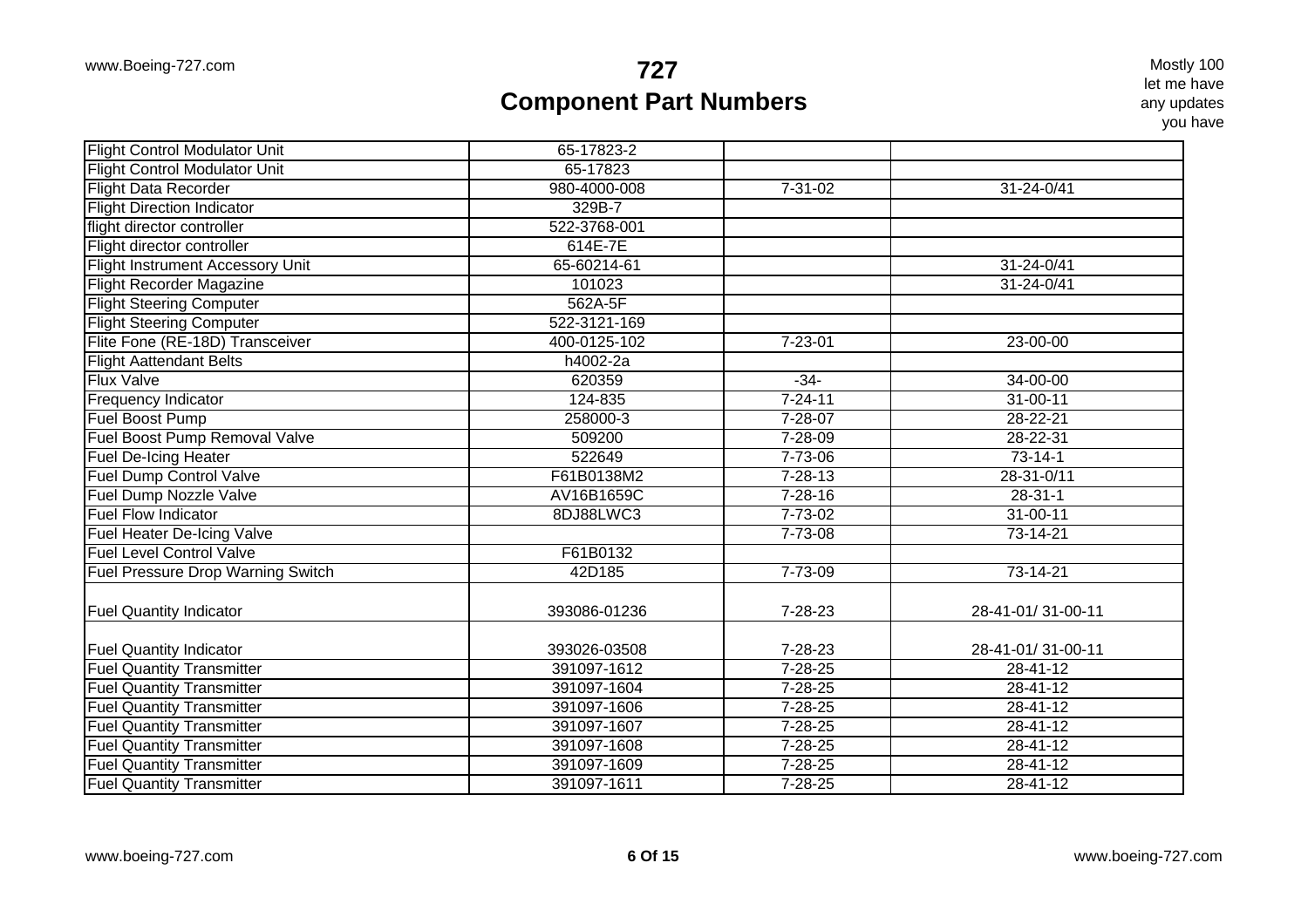| <b>Fuel Quantity Transmitter</b>          | 391097-1613       | $7 - 28 - 25$ | 28-41-12       |
|-------------------------------------------|-------------------|---------------|----------------|
| <b>Fuel Quantity Transmitter</b>          | 391097-1614       | $7 - 28 - 25$ | $28 - 41 - 12$ |
| <b>Fuel Quantity Transmitter</b>          | 391097-1615       | $7 - 28 - 25$ | $28 - 41 - 12$ |
| <b>Fuel Quantity Transmitter</b>          | 391097-1616       | $7 - 28 - 25$ | $28 - 41 - 12$ |
| <b>Fuel Quantity Transmitter</b>          | 391097-1617       | $7 - 28 - 25$ | $28 - 41 - 12$ |
| <b>Fuel Quantity Transmitter</b>          | 391097-1610       | $7 - 28 - 25$ | $28 - 41 - 12$ |
| <b>Fuel Quantity Transmitter</b>          | 391097-1605       | $7 - 28 - 25$ | $28 - 41 - 12$ |
| <b>Fuel Tank Compensator</b>              | 391041-009        |               |                |
| <b>Fuel Temperature Bulb</b>              |                   | $7 - 28 - 21$ | 28-43-0        |
| Fuel Temperature Indicator                | 162BL701          | $7 - 28 - 22$ | $28 - 43 - 0$  |
| <b>Fueling Shutoff Valve</b>              |                   | $7 - 28 - 15$ | 28-21-101      |
| Gasper Fan                                | 500702-4620       | $7 - 21 - 03$ | $21 - 23 - 1$  |
| <b>Generator Breaker</b>                  | BAC10-60450-1     | $7 - 24 - 13$ | 24-20-41       |
| <b>Generator Control Unit</b>             | 902F242-5         |               | None           |
| <b>Generator Drive Load Controller</b>    | 700742            | $7 - 24 - 03$ | None           |
| <b>Ground Spoiler Actuator</b>            | 65-37559-3        | $7 - 27 - 30$ | 27-62-81       |
| <b>Ground Spoiler Actuator</b>            | 65-71680-1        | $7 - 27 - 30$ | 27-62-81       |
| <b>Ground Interconnect Valve</b>          |                   | 7-29-07       | 29919          |
| Ground Spoiler Shutoff Valve (Lockout)    |                   | $7 - 27 - 32$ | 27-62-61       |
| Ground Spoiler Valve                      | 1697EA            | $7 - 27 - 31$ | $27 - 62 - 71$ |
| <b>Ground Venturi Fan</b>                 | 131160-1-1        |               | $21 - 00 - 00$ |
| HF Antenna Coupler 309a-9                 | 522-3375-004      | $7 - 23 - 01$ | 23-00-00       |
| <b>HF Antenna Tuner</b>                   | 309A-9            | $7 - 23 - 14$ | 23-00-00       |
| HF Control Panel 714e-3d                  | 777-1029-007      | $7 - 23 - 13$ | 37218          |
| HF CONTROL PANEL 714E-3D                  | 777-1029-007      | $7 - 23 - 13$ | 37218          |
| <b>HF Lightning Arrestor</b>              | <b>AD-969-TRS</b> | $7 - 23 - 15$ | 11650          |
| HF Transceiver 618T-2                     | 522-1501-041      | $7 - 23 - 11$ | 37218          |
| HF Transceiver 628t-1                     | 622-3371-001      | $7 - 23 - 11$ | 37218          |
| High Pressure Modulating & Shutoff Valve  | 392220-1-1        | $7 - 36 - 01$ | $36 - 12 - 42$ |
| Hyd Brake Pressure Transmitter            |                   | 7-32-26       | 32-41-71       |
| <b>Hydraulic Accumulator</b>              | 1356-603303       |               |                |
| <b>Hydraulic Brake Accumulator</b>        | 1356-603399       | $7 - 32 - 31$ | 32-41-0/61     |
| <b>Hydraulic Brake Pressure Indicator</b> | A100-30           | 7-32-24       | 31-00-11       |
| <b>Hydraulic Filling Pump Hand</b>        | 71234             |               |                |
|                                           |                   |               |                |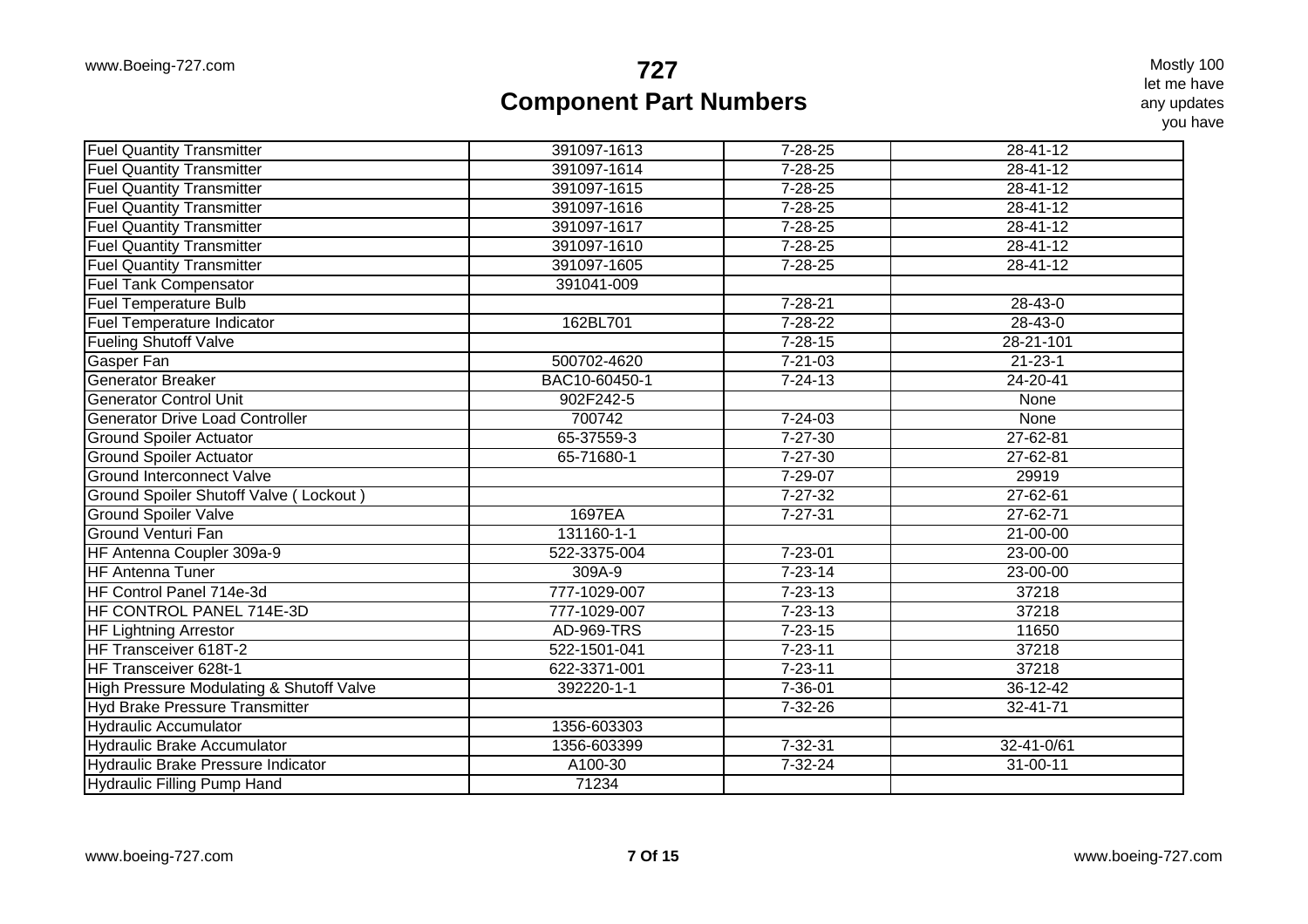| <b>Hydraulic Filter</b>                    | 10-60593-1      |               |                  |
|--------------------------------------------|-----------------|---------------|------------------|
| <b>Hydraulic Filter</b>                    | 10-60565-4      |               |                  |
| <b>Hydraulic Flap Drive Motor</b>          | MS9-3911-30ZE4C | $7 - 27 - 18$ | $27 - 51 - 61$   |
| <b>Hydraulic Overheat Switch</b>           | 975-0018-003    | $7 - 29 - 14$ | Various 29 MPD   |
| <b>Hydraulic Package Module</b>            | 65-17851-33     |               |                  |
| <b>Hydraulic Package Module</b>            | 65-17869-7      |               |                  |
| <b>Hydraulic Pressure Indicator</b>        | SRL07BZ         | $7 - 29 - 16$ | 31-00-11         |
| <b>Hydraulic Pressure Reducing Valve</b>   | 3057000-7       |               |                  |
| <b>Hydraulic Pressure Reducing Valve</b>   | A62028-1        |               |                  |
| <b>Hydraulic Pressure Relief Valve</b>     | 316565          | $7 - 29 - 04$ | 29-11-61/64      |
| Hydraulic Pressure Relief Valve (Air Door) | 10-847          |               |                  |
| <b>Hydraulic Pressure Transmitter</b>      | ST7R            | $7 - 29 - 15$ | $29 - 31 - 1/2$  |
| <b>Hydraulic Quantity Indicator</b>        | EA102ANH149H    | $7 - 29 - 20$ | 29-33-0/31-00-11 |
| <b>Hydraulic Quantity Indicator</b>        | B711-1          | $7 - 29 - 20$ | 29-33-0/31-00-11 |
| <b>Hydraulic Quantity Indicator</b>        | B712-4          | $7 - 29 - 20$ | 29-33-0/31-00-11 |
| <b>Hydraulic Quantity Indicator</b>        | EA1065A2371     | 7-29-20       | 29-33-0/31-00-11 |
| <b>Hydraulic Quantity Indicator</b>        | EA100ANH153H    | $7 - 29 - 20$ | 29-33-0/31-00-11 |
| <b>Hydraulic Quantity Indicator</b>        | B712-2          | 7-29-20       | 29-33-0/31-00-11 |
| <b>Hydraulic Quantity Transmitter</b>      | EA1093A2408     | 7-29-02       | 29-33-0/1        |
| <b>Hydraulic Reservoir</b>                 | 65-17856-2      | $7 - 29 - 26$ | $29 - 21 - 1$    |
| <b>Hydraulic Reservoir</b>                 | 665-17815-1     | $7 - 29 - 24$ | 37254            |
| Hydraulic Reservoir Air Pressure Regulator | 314160-2        | $7 - 29 - 06$ | 41242            |
| Hydraulic Shut - Off Valve Motor Operated  | AV16B1350       | 7-29-08       | 44529            |
| <b>Hydraulic Shut -Off Valve</b>           | AV13J5101       |               |                  |
| <b>Hydraulic Shut -Off Valve</b>           | AV13J5144       |               |                  |
| <b>Hydraulic Shut -Off Valve</b>           | AV13J5101       |               |                  |
| Inbd Flap Drive Angle Gearbox              | 65-22819-3      | $7 - 27 - 53$ | 27-351-81        |
| Inbd Flap Drive Angle Gearbox              | 65-22819-4      | $7 - 27 - 53$ | 27-351-81        |
| Inbd Flap Drive Transmission Assy          | 2523767-25      | 7-27-38       | 27-51-0/41       |
| Inbd Flap Drive Transmission Assy          | 65-26614-26     | 7-27-38       | 27-51-0/41       |
| Inbd Flap Drive Transmission Assy          | 65-23560-12     | $7 - 27 - 38$ | 27-51-0/41       |
| Inbd Flap Drive Transmission Assy          | 65-26350-19     | $7 - 27 - 38$ | 27-51-0/41       |
| Inertial Navigation Unit Itn-72r           | 454620-01-28    | $7 - 34 - 50$ | $34 - 69 - 0$    |
| <b>INS Control Display Unit</b>            | 454640-01       | $7 - 34 - 49$ | 34-69-0          |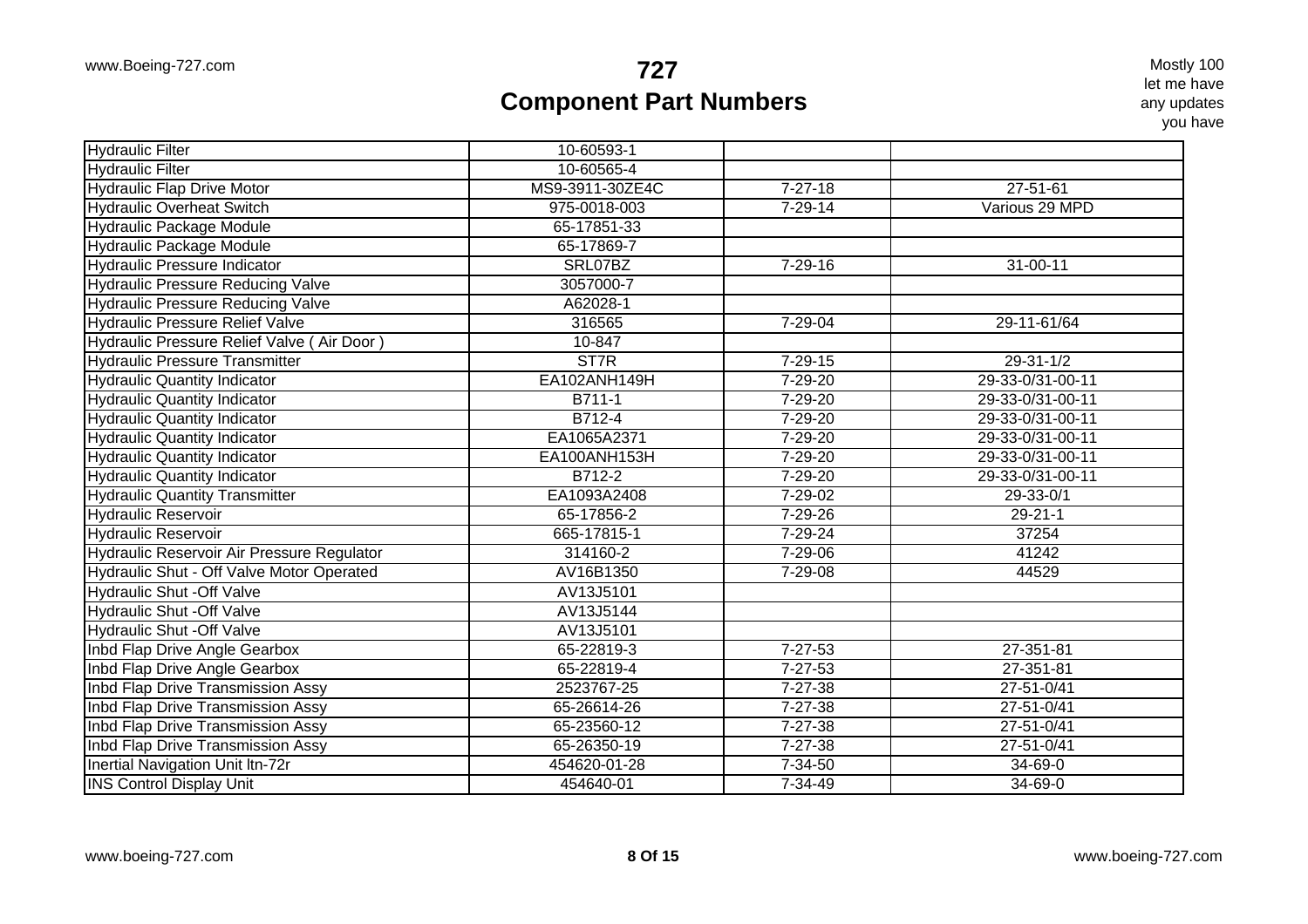| 452100-02<br>522-3120-005<br>$7 - 23 - 01$<br>$G-610-11$<br>23-00-00<br>Landing Gear Accessory Unit<br>65-37568-46<br><b>Landing Gear Selector Valve</b><br>S6025-2<br>$7 - 32 - 20$<br>32-31-0/31<br>Q4559y<br>65-17838-3<br>$7 - 27 - 29$<br>27-81-51<br>$7 - 27 - 28$<br>1775EA<br>$27 - 81 - 81$<br>1U1110<br>$7 - 27 - 26$<br>$27 - 81 - 22$<br>1U1110-H<br>$7 - 27 - 26$<br>$27 - 81 - 32$<br>LE Flap Standby Hyd Motor Pump Assy<br>A0643-089A<br>$7 - 27 - 25$<br>$27 - 81 - 41$<br>$29 - 21 - 31$<br>$7 - 29 - 11$<br>$7 - 27 - 57$<br>$27 - 81 - 71$<br>1U1095-5<br>$7 - 27 - 26$<br>$27 - 81 - 32$<br>1U1095-9-2<br>$7 - 27 - 26$<br>$27 - 81 - 32$<br>1U1103-2-2<br>$7 - 27 - 26$<br>$27 - 81 - 32$<br>1U1103-2<br>$7 - 27 - 26$<br>27-81-32<br>$7 - 27 - 26$<br>1U1103<br>27-81-32<br>40141<br>$7 - 27 - 50$<br>27-82-0/11<br>5000100-1-5<br>$7 - 25 - 04$<br>$7 - 25 - 04$<br>26037<br>Various<br>Low Oil Pressure Switch<br>7-79-07<br>42D107A1<br>79-33-1<br>$7 - 26 - 06$<br>$26 - 14 - 11$<br>B0704-10004<br>32755-539<br>7-34-08<br>$31 - 00 - 11$<br>Mach Airspeed Warning Switch<br>b707-10007<br><b>Main Aircraft Battery</b><br>23186<br>$7 - 24 - 25$<br>24-30-11<br>Main Gear Brake Metering Valve<br>$32 - 41 - 0/11$<br>82700-14<br>7-32-06<br>Main Gear Brake Metering Valve<br>$7 - 32 - 06$<br>$32 - 41 - 0/11$<br>82700-15<br>$7 - 32 - 03$<br>32-32-41<br>Main Landing Gear Actuator<br>65-17830-4<br>$7 - 32 - 04$<br>$32 - 32 - 0/2$<br>Main Landing Gear Assembly<br>65-72761-27<br>$7 - 32 - 38$<br>$32 - 11 - 0$ | <b>INS Battery CA154-3A</b>               | 500040-03 | $7 - 34 - 51$ | 34-69-0 |
|-------------------------------------------------------------------------------------------------------------------------------------------------------------------------------------------------------------------------------------------------------------------------------------------------------------------------------------------------------------------------------------------------------------------------------------------------------------------------------------------------------------------------------------------------------------------------------------------------------------------------------------------------------------------------------------------------------------------------------------------------------------------------------------------------------------------------------------------------------------------------------------------------------------------------------------------------------------------------------------------------------------------------------------------------------------------------------------------------------------------------------------------------------------------------------------------------------------------------------------------------------------------------------------------------------------------------------------------------------------------------------------------------------------------------------------------------------------------------------------------------------------------------------------------------------|-------------------------------------------|-----------|---------------|---------|
|                                                                                                                                                                                                                                                                                                                                                                                                                                                                                                                                                                                                                                                                                                                                                                                                                                                                                                                                                                                                                                                                                                                                                                                                                                                                                                                                                                                                                                                                                                                                                       | <b>INS Mode Selector Unit</b>             |           |               |         |
|                                                                                                                                                                                                                                                                                                                                                                                                                                                                                                                                                                                                                                                                                                                                                                                                                                                                                                                                                                                                                                                                                                                                                                                                                                                                                                                                                                                                                                                                                                                                                       | <b>Instrument Amplifier</b>               |           |               |         |
|                                                                                                                                                                                                                                                                                                                                                                                                                                                                                                                                                                                                                                                                                                                                                                                                                                                                                                                                                                                                                                                                                                                                                                                                                                                                                                                                                                                                                                                                                                                                                       | Interphone Amplifier                      |           |               |         |
|                                                                                                                                                                                                                                                                                                                                                                                                                                                                                                                                                                                                                                                                                                                                                                                                                                                                                                                                                                                                                                                                                                                                                                                                                                                                                                                                                                                                                                                                                                                                                       |                                           |           |               |         |
|                                                                                                                                                                                                                                                                                                                                                                                                                                                                                                                                                                                                                                                                                                                                                                                                                                                                                                                                                                                                                                                                                                                                                                                                                                                                                                                                                                                                                                                                                                                                                       |                                           |           |               |         |
|                                                                                                                                                                                                                                                                                                                                                                                                                                                                                                                                                                                                                                                                                                                                                                                                                                                                                                                                                                                                                                                                                                                                                                                                                                                                                                                                                                                                                                                                                                                                                       | Landing Light                             |           |               |         |
|                                                                                                                                                                                                                                                                                                                                                                                                                                                                                                                                                                                                                                                                                                                                                                                                                                                                                                                                                                                                                                                                                                                                                                                                                                                                                                                                                                                                                                                                                                                                                       | LE Flap & Slat Bypass Valve               |           |               |         |
|                                                                                                                                                                                                                                                                                                                                                                                                                                                                                                                                                                                                                                                                                                                                                                                                                                                                                                                                                                                                                                                                                                                                                                                                                                                                                                                                                                                                                                                                                                                                                       | LE Flap & Slat Control Valve              |           |               |         |
|                                                                                                                                                                                                                                                                                                                                                                                                                                                                                                                                                                                                                                                                                                                                                                                                                                                                                                                                                                                                                                                                                                                                                                                                                                                                                                                                                                                                                                                                                                                                                       | <b>LE Flap Actuator</b>                   |           |               |         |
|                                                                                                                                                                                                                                                                                                                                                                                                                                                                                                                                                                                                                                                                                                                                                                                                                                                                                                                                                                                                                                                                                                                                                                                                                                                                                                                                                                                                                                                                                                                                                       | <b>LE Flap Actuator</b>                   |           |               |         |
|                                                                                                                                                                                                                                                                                                                                                                                                                                                                                                                                                                                                                                                                                                                                                                                                                                                                                                                                                                                                                                                                                                                                                                                                                                                                                                                                                                                                                                                                                                                                                       |                                           |           |               |         |
|                                                                                                                                                                                                                                                                                                                                                                                                                                                                                                                                                                                                                                                                                                                                                                                                                                                                                                                                                                                                                                                                                                                                                                                                                                                                                                                                                                                                                                                                                                                                                       | LE Flap Standby System Shutoff Valve      |           |               |         |
|                                                                                                                                                                                                                                                                                                                                                                                                                                                                                                                                                                                                                                                                                                                                                                                                                                                                                                                                                                                                                                                                                                                                                                                                                                                                                                                                                                                                                                                                                                                                                       | <b>LE Shuttle Valve</b>                   |           |               |         |
|                                                                                                                                                                                                                                                                                                                                                                                                                                                                                                                                                                                                                                                                                                                                                                                                                                                                                                                                                                                                                                                                                                                                                                                                                                                                                                                                                                                                                                                                                                                                                       | <b>LE Slat Actuator</b>                   |           |               |         |
|                                                                                                                                                                                                                                                                                                                                                                                                                                                                                                                                                                                                                                                                                                                                                                                                                                                                                                                                                                                                                                                                                                                                                                                                                                                                                                                                                                                                                                                                                                                                                       | <b>LE Slat Actuator</b>                   |           |               |         |
|                                                                                                                                                                                                                                                                                                                                                                                                                                                                                                                                                                                                                                                                                                                                                                                                                                                                                                                                                                                                                                                                                                                                                                                                                                                                                                                                                                                                                                                                                                                                                       | <b>LE Slat Actuator</b>                   |           |               |         |
|                                                                                                                                                                                                                                                                                                                                                                                                                                                                                                                                                                                                                                                                                                                                                                                                                                                                                                                                                                                                                                                                                                                                                                                                                                                                                                                                                                                                                                                                                                                                                       | <b>LE Slat Actuator</b>                   |           |               |         |
|                                                                                                                                                                                                                                                                                                                                                                                                                                                                                                                                                                                                                                                                                                                                                                                                                                                                                                                                                                                                                                                                                                                                                                                                                                                                                                                                                                                                                                                                                                                                                       | <b>LE Slat Actuator</b>                   |           |               |         |
|                                                                                                                                                                                                                                                                                                                                                                                                                                                                                                                                                                                                                                                                                                                                                                                                                                                                                                                                                                                                                                                                                                                                                                                                                                                                                                                                                                                                                                                                                                                                                       | <b>LE Slat Position Indicating Switch</b> |           |               |         |
|                                                                                                                                                                                                                                                                                                                                                                                                                                                                                                                                                                                                                                                                                                                                                                                                                                                                                                                                                                                                                                                                                                                                                                                                                                                                                                                                                                                                                                                                                                                                                       | <b>Life Vest</b>                          |           |               |         |
|                                                                                                                                                                                                                                                                                                                                                                                                                                                                                                                                                                                                                                                                                                                                                                                                                                                                                                                                                                                                                                                                                                                                                                                                                                                                                                                                                                                                                                                                                                                                                       | Liferaft                                  |           |               |         |
|                                                                                                                                                                                                                                                                                                                                                                                                                                                                                                                                                                                                                                                                                                                                                                                                                                                                                                                                                                                                                                                                                                                                                                                                                                                                                                                                                                                                                                                                                                                                                       | LifeVest Set                              |           |               |         |
|                                                                                                                                                                                                                                                                                                                                                                                                                                                                                                                                                                                                                                                                                                                                                                                                                                                                                                                                                                                                                                                                                                                                                                                                                                                                                                                                                                                                                                                                                                                                                       |                                           |           |               |         |
|                                                                                                                                                                                                                                                                                                                                                                                                                                                                                                                                                                                                                                                                                                                                                                                                                                                                                                                                                                                                                                                                                                                                                                                                                                                                                                                                                                                                                                                                                                                                                       | Lower Aft Body Overheat Control Unit      |           |               |         |
|                                                                                                                                                                                                                                                                                                                                                                                                                                                                                                                                                                                                                                                                                                                                                                                                                                                                                                                                                                                                                                                                                                                                                                                                                                                                                                                                                                                                                                                                                                                                                       | Mach Air Speed Warning Switch             |           |               |         |
|                                                                                                                                                                                                                                                                                                                                                                                                                                                                                                                                                                                                                                                                                                                                                                                                                                                                                                                                                                                                                                                                                                                                                                                                                                                                                                                                                                                                                                                                                                                                                       | Mach Airspeed Indicator                   |           |               |         |
|                                                                                                                                                                                                                                                                                                                                                                                                                                                                                                                                                                                                                                                                                                                                                                                                                                                                                                                                                                                                                                                                                                                                                                                                                                                                                                                                                                                                                                                                                                                                                       |                                           |           |               |         |
|                                                                                                                                                                                                                                                                                                                                                                                                                                                                                                                                                                                                                                                                                                                                                                                                                                                                                                                                                                                                                                                                                                                                                                                                                                                                                                                                                                                                                                                                                                                                                       |                                           |           |               |         |
|                                                                                                                                                                                                                                                                                                                                                                                                                                                                                                                                                                                                                                                                                                                                                                                                                                                                                                                                                                                                                                                                                                                                                                                                                                                                                                                                                                                                                                                                                                                                                       |                                           |           |               |         |
|                                                                                                                                                                                                                                                                                                                                                                                                                                                                                                                                                                                                                                                                                                                                                                                                                                                                                                                                                                                                                                                                                                                                                                                                                                                                                                                                                                                                                                                                                                                                                       |                                           |           |               |         |
|                                                                                                                                                                                                                                                                                                                                                                                                                                                                                                                                                                                                                                                                                                                                                                                                                                                                                                                                                                                                                                                                                                                                                                                                                                                                                                                                                                                                                                                                                                                                                       | Main Gear Door Safty Valve                |           |               |         |
|                                                                                                                                                                                                                                                                                                                                                                                                                                                                                                                                                                                                                                                                                                                                                                                                                                                                                                                                                                                                                                                                                                                                                                                                                                                                                                                                                                                                                                                                                                                                                       |                                           |           |               |         |
|                                                                                                                                                                                                                                                                                                                                                                                                                                                                                                                                                                                                                                                                                                                                                                                                                                                                                                                                                                                                                                                                                                                                                                                                                                                                                                                                                                                                                                                                                                                                                       |                                           |           |               |         |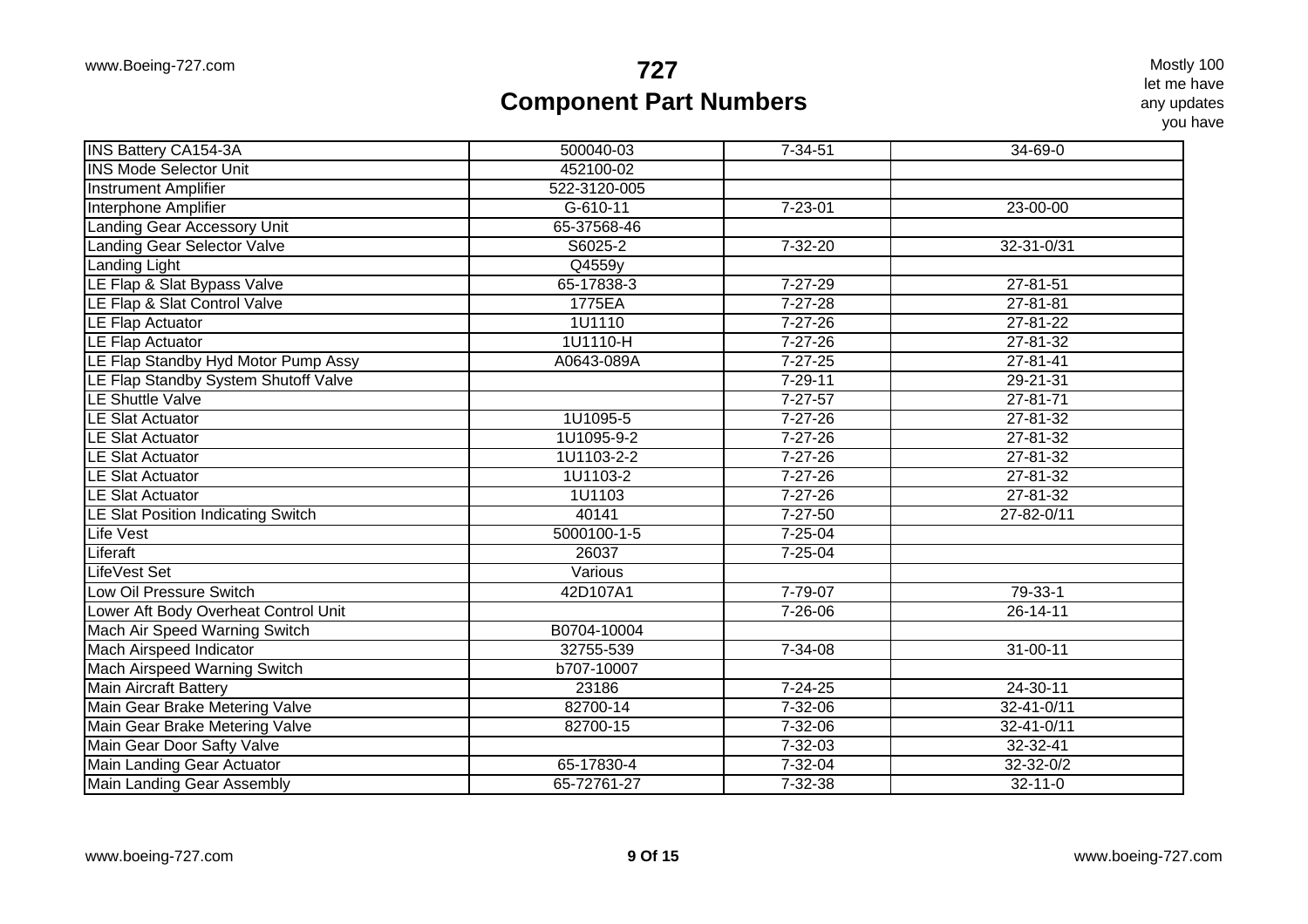| Main Landing Gear Assembly                    | 65-72761-28        | $7 - 32 - 38$   | $32 - 11 - 0$    |
|-----------------------------------------------|--------------------|-----------------|------------------|
| Main Landing Gear Brake                       | $2 - 1147$         | $7 - 32 - 42$   | $32 - 41 - 32$   |
| Main Landing Gear Brake                       | $2 - 1147 - 5$     | $7 - 32 - 42$   | 32-41-32         |
| <b>Main Landing Gear Brake</b>                | $2 - 1147 - 6$     | $7 - 32 - 42$   | $32 - 41 - 32$   |
| Main Landing Gear Door Actuator               | $7 - 3141 - 3$     | $7 - 32 - 33$   | 32-32-81         |
| Main Landing Gear Door Sequence Valve         | 1U-1085            | $7 - 32 - 07$   | $32 - 32 - 21$   |
| Main Landing Gear Door Sequence Valve         | 1U-1084            | $7 - 32 - 01$   | 32-32-31         |
| Main Landing Gear Downlock Bungee             | 69-15364-3         | 7-32-49         | 32-32-51         |
| Main Landing Gear Lock Actuator               | 65-17819-4         | $7 - 32 - 05$   | 32-32-61         |
| Main Landing Gear Manual Extension G'box      | 65-24525-3         | $7 - 32 - 49$   | $32 - 32 - 51$   |
| Main Landing Gear Side Strut                  | 65-17657-17        | $7 - 32 - 38$   | $32 - 11 - 0$    |
| <b>Main Landing Gear Swivel</b>               | 65-17868-3         |                 |                  |
| <b>Main Landing Gear Tyre</b>                 | aps01351           | $7 - 32 - 40$   | $32 - 45 - 1$    |
| Main Landing Gear Uplock Bungee               | 69-20280-1         | $7 - 32 - 49$   | $32 - 32 - 51$   |
| <b>Main Landing Gear Wheel</b>                | $3 - 1306 - 1$     | $7 - 32 - 40$   | $32 - 45 - 1$    |
| Main Oxygen Bottle                            | 801307-00          |                 |                  |
| <b>Manual Ventral Stairs Pump</b>             | 316525             | $7 - 52 - 04$   | 52-62-0/171      |
| Marker Beacon Transceiver                     | 51Z4               |                 |                  |
| <b>MLG Actuator Walking Beam</b>              |                    | 7-32-46         | 32-32-11         |
| MLG Wheel Well Door Actuator Hose             | <b>H6P0300CCK</b>  | $7 - 32 - 33.1$ | 32-32-81         |
| MLG Wheel Well Door Actuator Hose             | <b>H6R0310DD-K</b> | 7-32-33.1       | 32-32-81         |
| <b>MLG Wheel Well Door Actuator Hose</b>      | BACH8A08NN0310T    | $7 - 32 - 33.1$ | 32-32-81         |
| MLG Wheel Well Door Actuator Hose             | 30AT06K0300        | 7-32-33.1       | 32-32-81         |
| Motor Driven Ram Air Modulation Door Actuator | 541248-2-1         | $7 - 21 - 01.1$ | 21-56-21         |
| <b>Nesa Glass Thermal Switch</b>              | $G1 - 1 - 1$       |                 |                  |
| <b>NLG Hydraulic Transer Cylinder</b>         |                    | $7 - 32 - 45$   | 32-35-11         |
| <b>NLG Steering Metering Valve</b>            | 1692RA4            | $7 - 32 - 10$   | 32-51-0/21       |
| No2 Inlet Cowl Anti-Ice Shutoff Valve         |                    | $7 - 30 - 05$   | 30-21-31         |
| Nose Gear Steering Cylinder                   | 65-17814-11        | $7 - 32 - 09$   | $32 - 51 - 0/31$ |
| Nose Gear Taxi Light                          |                    | $7 - 33 - 04$   | 33-42-11         |
| Nose Landing Gear Actuator                    | 65-72762-33        | $7 - 32 - 17$   | $32 - 33 - 1$    |
| Nose Landing Gear Assembly                    | 65-72762-8         | $7 - 32 - 39$   | $32 - 21 - 0$    |
| Nose Landing Gear Drag Brace                  | 65-16368-13        | 7-32-39         | $32 - 21 - 0$    |
|                                               |                    |                 |                  |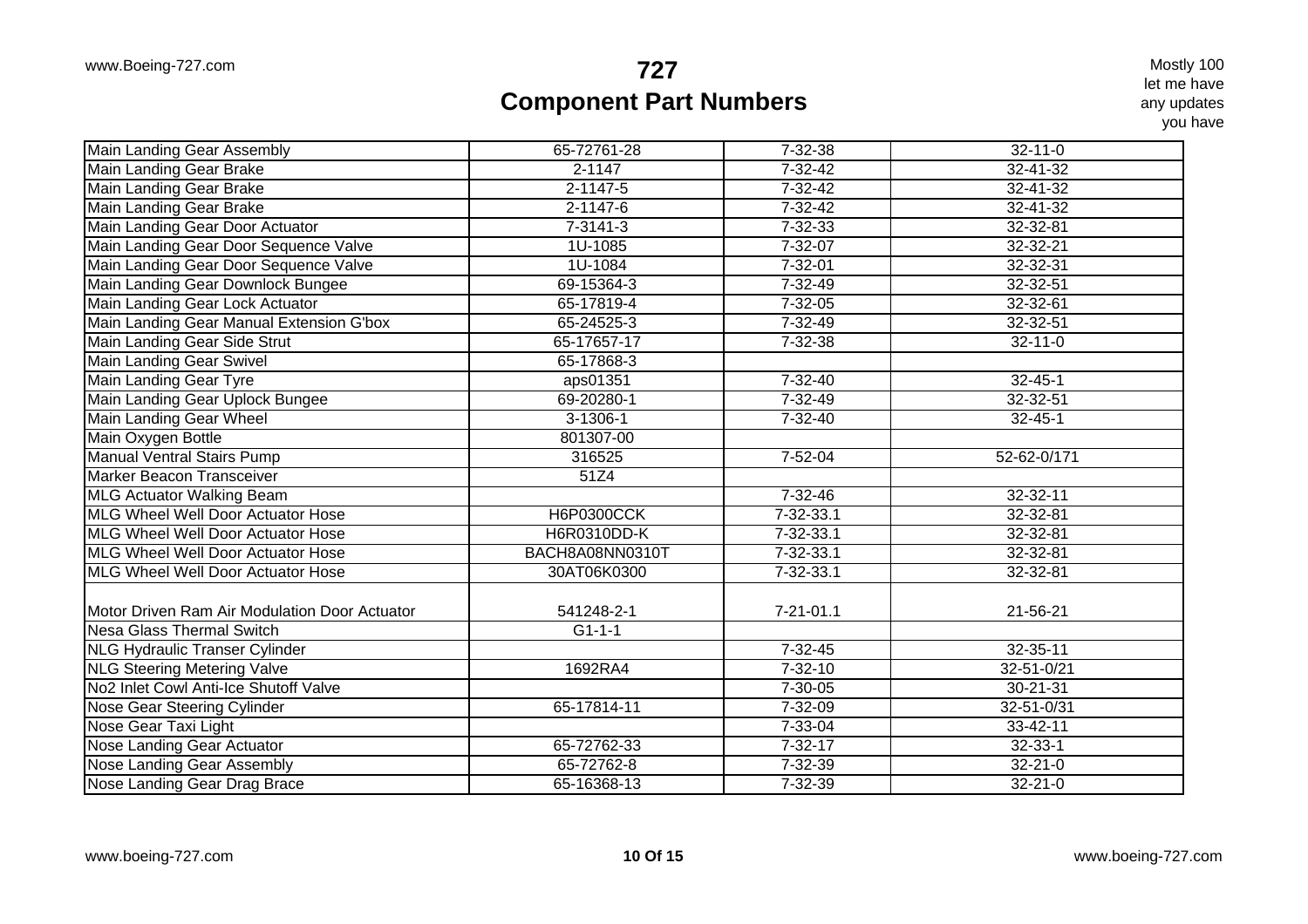| Nose Landing Gear Lock Actuator          | 65-17810-9           | $7 - 32 - 13$ | 32-33-0/11       |
|------------------------------------------|----------------------|---------------|------------------|
| Nose Landing Gear Retention Bungee       | 69-14100-1           | $7 - 32 - 18$ | 32-33-22         |
| Nose Landing Gear Tyre                   | 01h7354-2            | $7 - 32 - 41$ | 32-45-11         |
| <b>Nose Landing Gear Wheel</b>           | $3-1070$             | $7 - 32 - 41$ | $32 - 45 - 11$   |
| <b>Offset Gear Box</b>                   | 65-22819-3           | $7 - 27 - 24$ | $27 - 51 - 91$   |
| <b>Offset Gear Box</b>                   | 65-22819-4           | $7 - 27 - 24$ | $27 - 51 - 91$   |
| Oil Filter By-Pass Switch                | 10-3269-8            | $7 - 79 - 08$ | 79-34-0/11       |
| Oil Filter By-Pass Switch                | 42D107A1             | $7 - 79 - 08$ | 79-34-0/11       |
| Oil Pressure Indicator                   | SRL04L               | 7-79-06       | 79-32-0/31-00-11 |
| Oil Pressure Indicator                   | SRL04G               | 7-79-06       | 79-32-0/31-00-11 |
| <b>Oil Pressure Transmitter</b>          | <b>ST104Y</b>        | $7 - 79 - 05$ | $79 - 32 - 1$    |
| <b>OIL QUANTITY INDICATOR</b>            | 393084-04359         | $7 - 79 - 04$ | 79-31-0          |
| Oil Quantity Indicator                   | 393020-003           | 7-79-04       | 79-31-0          |
| <b>Oil Quantity Tank Unit</b>            | 391080-08096         | $7 - 79 - 03$ | $79-31-1$        |
| Oil Temperature Indicator                | 162BL704C            | $7 - 79 - 09$ | 79-34-0/11       |
| Oil Temperature Transmitter              |                      | $7 - 79 - 10$ | 79-34-21         |
| Otbd Flap Drive Angle Gearbox            | 65-23467-2           | $7 - 27 - 21$ | 27-51-101        |
| <b>Otbd Flap Drive Transmission Assy</b> | 65-26613-10          | 7-27-39       | $27 - 51 - 0$    |
| Otbd Flap Drive Transmission Assy        | 65-23559-11          | $7 - 27 - 39$ | $27 - 51 - 0$    |
| Otbd Flap Drive Transmission Assy        | 65-257765-19         | $7 - 27 - 39$ | $27 - 51 - 0$    |
| <b>Otbd Flap Drive Transmission Assy</b> | 6523559-24           | $7 - 27 - 39$ | $27 - 51 - 0$    |
| <b>Outboard Aileron Lockout Gearbox</b>  | 65-24400-13          | $7 - 27 - 02$ | 27-10-131        |
| Oxygen Pressure Indicator                | 182972               |               |                  |
| Oxygen Pressure Indicator                | 182936               |               |                  |
| Oxygen Pressure Regulator                | 27660-1              |               |                  |
| Oxygen Pressure Regulator                | 28000-1              |               |                  |
| Oxygen Pressure Transmitter              | 831SG250-20R         |               |                  |
| oxygen sov                               | $10 - 60733 - 1$     |               |                  |
| <b>PA</b> Amplifier                      | 346D1                | $7 - 23 - 05$ | $23 - 31 - 02$   |
| <b>PA Amplifier Accessory</b>            | 65-40180-1           | $7 - 23 - 05$ | $23 - 31 - 02$   |
| Pack Cooling Fan                         | 207562-1             | $7 - 21 - 23$ | 21-56-91         |
| passenger seat belt (type 1)             | M3800-A              |               | None             |
| Passenger Seat Lap Belt                  | h36002a and h3800-a1 |               |                  |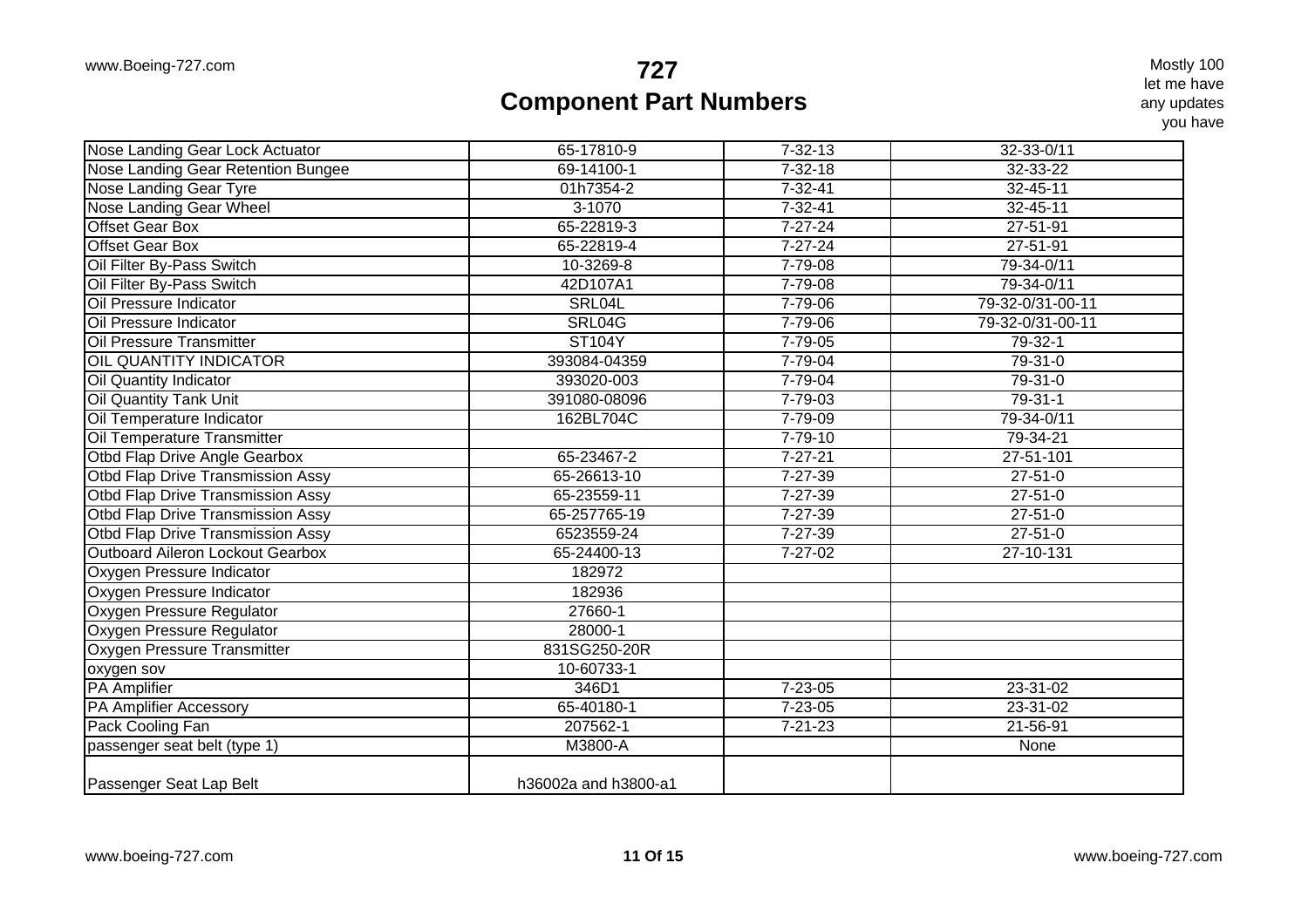| <b>Pitch Control Channel</b>                | 2585805-1       | $7 - 22 - 12$ | 37217                       |
|---------------------------------------------|-----------------|---------------|-----------------------------|
| <b>Pitot Static Heat Ammeter</b>            | <b>PG0B001</b>  | $7 - 30 - 11$ | 30-31-0/31-00-11            |
| <b>Pitot Tube</b>                           | 10-60702-3      |               |                             |
|                                             |                 |               |                             |
| Pitot Tube Probe (Elev Feel Cmptr)          |                 | $7-27-58$     | 27-30-105/30-31-0           |
| <b>Pneumatic Actuator</b>                   | 65-38515-1      | $7 - 52 - 01$ | $52 - 62 - 51$              |
| <b>Pneumatic Brake Air Bottle</b>           | 871792          | $7 - 32 - 21$ | 32-43-11/31                 |
| <b>Pneumatic Brake Control Valve</b>        | 893222          | $7 - 32 - 35$ | $32 - 43 - 0/1$             |
| <b>Pneumatic Brake Pressure Indicator</b>   | SRL07AM         | $7 - 32 - 23$ | $31 - 00 - 11$              |
| <b>Pneumatic Brake Pressure Transmitter</b> |                 | $7 - 32 - 26$ | 32-43-41                    |
| pneumatic pressure tx                       | st106ab         |               |                             |
| Pneumatic Px Indicator                      |                 | 7-29-09       | 29-31-1                     |
| <b>Pneumatic Shut - Off Valve</b>           | 129475          |               |                             |
| <b>Pneumatic Shut - Off Valve</b>           | 320115          |               |                             |
| Pneumatic Shut - Off Valve                  | 320115          |               |                             |
| <b>Pneumatic Shut - Off Valve</b>           | 129475          |               |                             |
| <b>Pneumatic Shut - Off Valve</b>           | F61C0058M1      |               |                             |
| Pneumatic Shut - Off Valve                  | 321464-2-1      |               |                             |
| Pneumatic Shut - Off Valve (isolation)      | 321464-5-1      |               |                             |
| Portable CO <sub>2</sub> Fire Bottle        | 870905          |               |                             |
| <b>Portable Halon Fire Bottle</b>           | 4B-195-111      |               |                             |
| Portable Oxygen Bottle Puritan              | 3AA1800         |               |                             |
| Portable Oxygen Bottle Scott                | 5500 CIA-Y-N    |               |                             |
| Portable Oxygen Bottle Scott                | 5500 CIA BF 208 |               |                             |
| Position Sensor                             | 10-60441-65     | $7 - 22 - 02$ | 22-11-71/81                 |
| Pressure Controller Auto                    | 102518-11-1     | $7 - 21 - 14$ | $21 - 31 - 0$               |
| <b>Pressure Controller Manual</b>           | 131046-1        | $7 - 21 - 14$ | $21 - 31 - 0$               |
| <b>Pressurization Outflow Valve</b>         | 103280-5-1      | $7 - 21 - 08$ | 21-31-0, 21-31-11           |
| Primary Heat Exchanger                      | 178040-1        | $7 - 21 - 21$ | 21-51-0, 21-55-21, 21-56-41 |
| Pump Low Px Warning Switch                  |                 | $7 - 29 - 13$ | Various 29 MPD              |
| Radar Antenna                               | MI-585066       | $7 - 34 - 39$ | 34-41-21                    |
| Radar Indicator (DI-4001)                   | MI-585201       | $7 - 34 - 38$ | $34 - 41 - 0$               |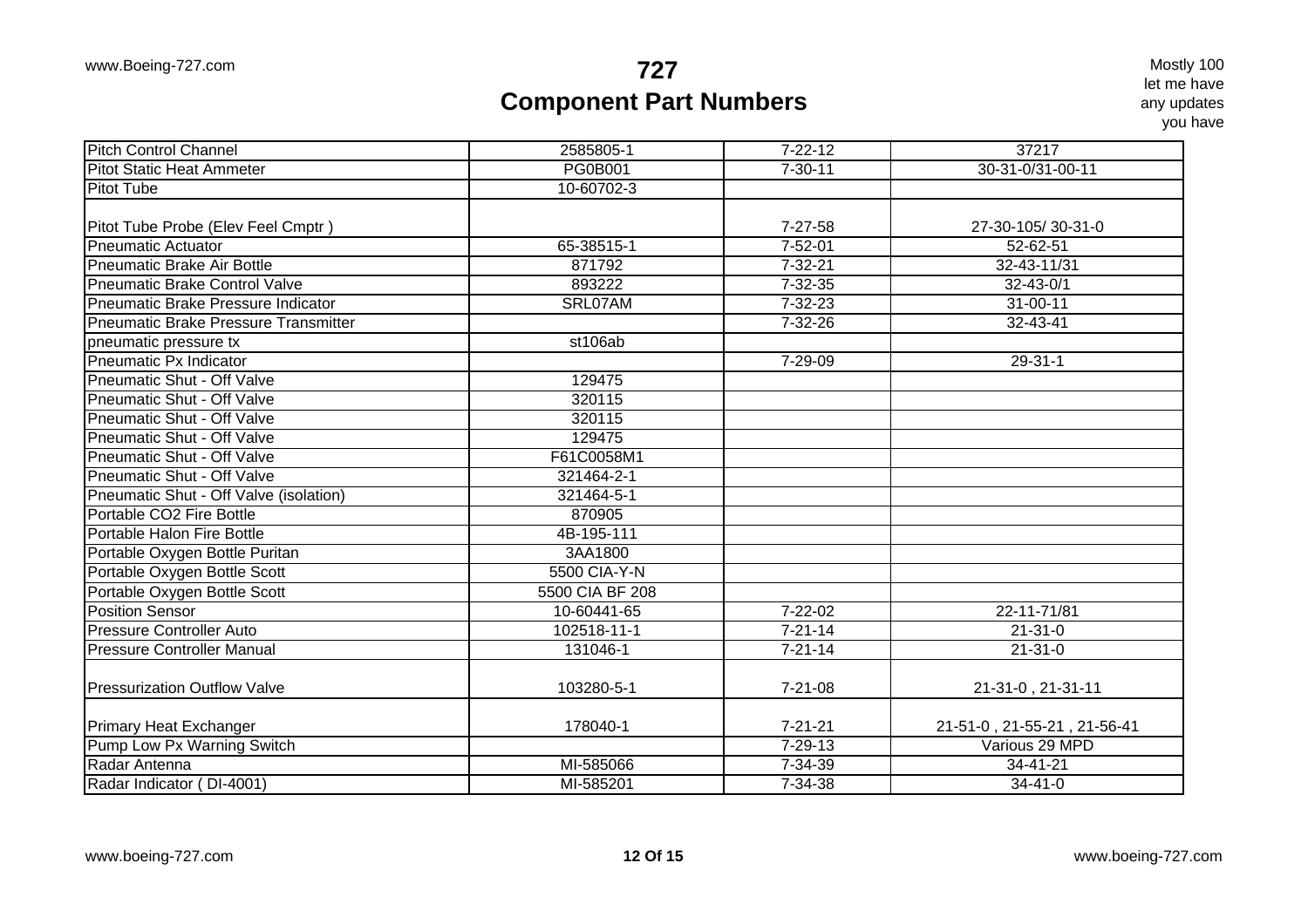| Radar Transceiver                        | MI-585200-1     | $7 - 34 - 36$ | $34-41-0$                   |
|------------------------------------------|-----------------|---------------|-----------------------------|
| Radio Altimeter 860f1                    | 522-3698-004    |               |                             |
| Radome                                   | 65-73294-5      |               |                             |
| Rain Repellant Timer                     | G60668          |               |                             |
| Roll Control Channel                     | 2585805-1       | $7 - 22 - 10$ | 37217                       |
| Rudder & Elevator Position Indicator     | 10-60775-7      | $7 - 22 - 18$ | 37217                       |
| Rudder Hyd Compensator Cartridge         |                 | 7-27-08       | 27-20-124                   |
| Rudder Hyd Low Px Switch                 |                 | $7 - 27 - 09$ | 27-20-123                   |
| <b>Rudder Position Sensor</b>            |                 | $7 - 22 - 20$ | 18954                       |
| Rudder Power Control Unit                | 59100-5009      | $7 - 27 - 06$ | 27-20-141                   |
| <b>Rudder Power Control Unit</b>         | 1U1087          |               |                             |
| <b>Rudder Supply Shutoff Valve</b>       |                 | $7 - 27 - 07$ | 27-20-122                   |
| <b>Rudder Trim Actuator</b>              |                 | $7 - 27 - 10$ | 27-20-161                   |
| <b>Safety Relief Valve</b>               | 103280-5-1      | $7 - 21 - 41$ | $21 - 32 - 11$              |
|                                          |                 |               |                             |
| Secondary Heat Exchanger                 | 178040-2        | $7 - 21 - 20$ | 21-51-0, 21-55-21, 21-56-41 |
| Selcal Control gables                    | g-2261          |               |                             |
| Selcall                                  | NA-126-2        | $7 - 23 - 16$ | 23-22-0                     |
| Selcall Control Panel gables             | g-2261          | $7 - 23 - 01$ | 23-00-00                    |
| Self Luminescent Exit Sign               | CANCA-3A        |               |                             |
| Self Luminescent Exit Sign               | 602-09-4-003    |               |                             |
| Semisub Xfeed Shut - Off Valve Actuator  | MA11A1062       |               |                             |
| Semisub Xfeed Shut - Off Valve Actuator  | MA11A1061       |               |                             |
| Semisubmerged Xfeed Shut - Off Valve     | 6563            |               |                             |
| Smoke Detectors                          | $30 - 231 - 26$ | 7-26-07.2     |                             |
| <b>Speed Brake Control Valve</b>         | 1697EA          |               |                             |
| Speedbrake Fwd Drum Mechanism            |                 | $7 - 27 - 47$ | 27-62-21                    |
| Spoiler Actuator (Flt)                   | 21450-11        | $7 - 27 - 45$ | 36826                       |
| Spoiler Bypass Valve                     |                 | $7 - 27 - 59$ | $27 - 61 - 71$              |
| Spoiler Differential Mixer Unit          | 41400-500       | $7 - 27 - 43$ | $27 - 61 - 31$              |
| Squib Fire Bottle                        | 805300-45       |               |                             |
| <b>Stabilizer Electric Trim Actuator</b> | 3056B3          | $7 - 27 - 40$ | 27-40-31                    |
| <b>Stabilizer Jackscrew Gearbox</b>      | 65-19482-16     | $7 - 27 - 35$ | 27-40-41                    |
| <b>Stabilizer Trim Brake</b>             | 4472R155        | $7 - 27 - 51$ | 27-40-11                    |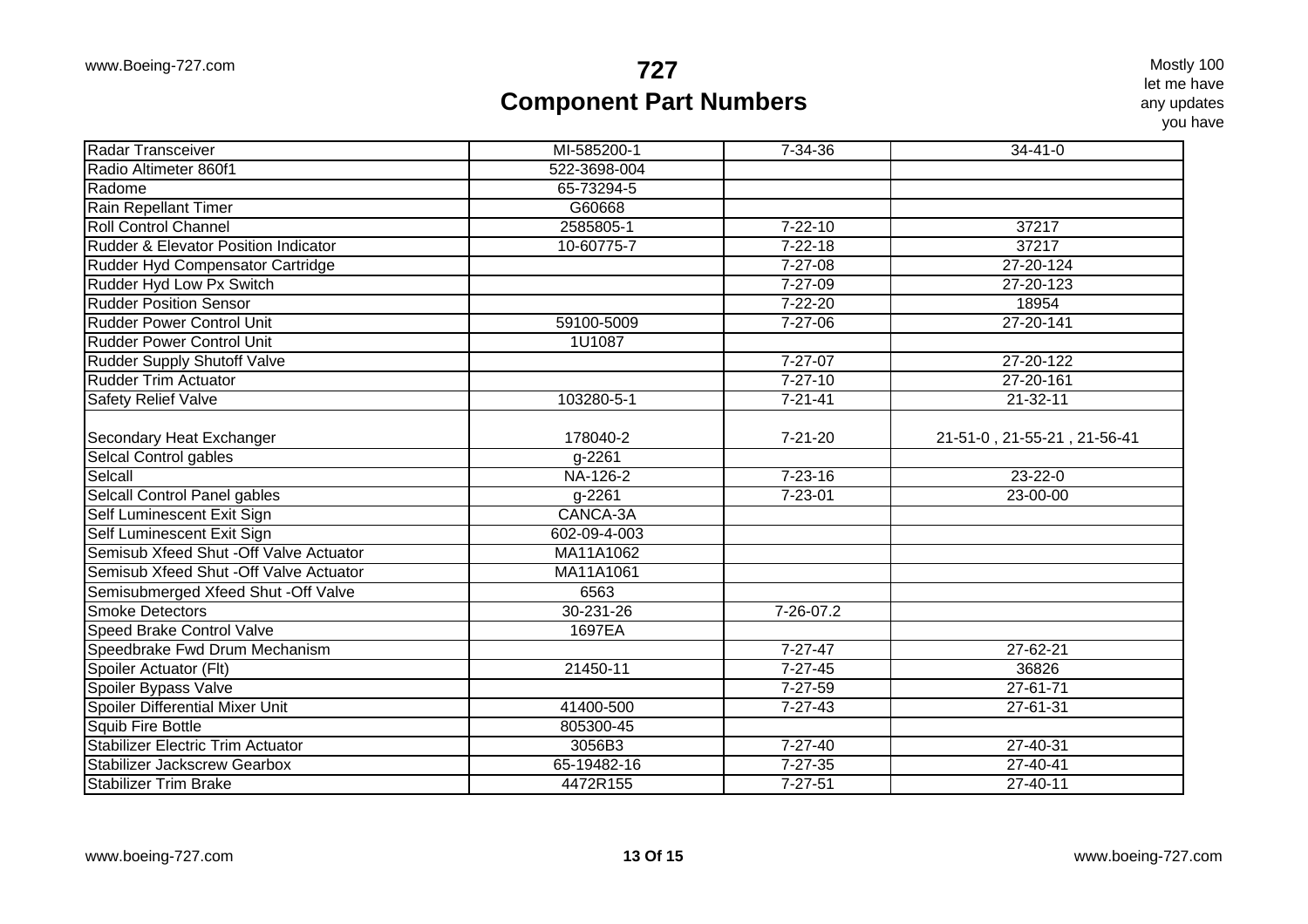| Stall Warning Shaker<br>C07202-2<br>C5C<br>C5C<br><b>Standby Compass</b><br><b>Standby Fluid Quantity Transmitter</b><br>EA1092A2407<br>$7 - 29 - 03$<br>$29 - 33 - 0/1$<br>Standby Horizon Indicator<br>705-7V4<br><b>Standby Rudder Actuator</b><br>$7 - 27 - 37$<br>27-20-151<br>Standby System Elect Motor Driven Pump<br>10470-2<br>$7 - 29 - 19$<br>$29 - 21 - 11$<br><b>Standby System Relief Valve</b><br>$7 - 29 - 11$<br>Static Inverter<br>3S2060DV109B1<br>$7 - 24 - 22$<br>None<br>Strut Number 1 and 3 Overheat Control Units<br>$7 - 26 - 05$<br>26-14-11<br>Sys A Engine Driven Pump<br>$7 - 29 - 22$<br>11656<br>Sys B Electric Motor Driven Pump No1<br>57186<br>7-29-21<br>40906<br>7-29-21<br>40906<br>56193<br>$7 - 29 - 01$<br>$29 - 33 - 0/1$<br>29-12-33/21-33<br><b>System B Relief Valve</b><br>$7 - 29 - 10$<br>TAI Duct Temperature Indicator<br>162BL504<br>30-13-0/31-00-21<br>$7 - 30 - 03$<br>R15491<br>$7 - 32 - 34$<br><b>Tail Skid Actuator</b><br>32-71-0/12<br><b>Tank Dump Valve</b><br>F61B013M2<br>$7 - 28 - 27$<br>28-31-31<br><b>Temp Switch ACM</b><br>$21 - 00 - 00$<br>548620-1<br><b>Temp Switch ACM Overheat</b><br>548620-2<br>$21 - 00 - 00$<br><b>Temp Switch ACM Overspeed</b><br>548620-2<br>$21 - 00 - 00$<br>$7 - 21 - 15$<br><b>Temperature Control Selector</b><br>548382-2<br>$21 - 61 - 0$<br><b>Temperature Control Selector</b><br>548382-2<br>$7 - 21 - 15$<br>$21 - 61 - 0$<br>200964-2<br><b>Toilet Timer</b><br>$7 - 38 - 11$<br>38-32-0/11<br><b>Total Air Temp &amp; TAS Indicator</b><br>513-24680-502<br><b>Total Air Temperature Indicator</b><br>161BL501<br><b>Total Fuel Quantity Indicator</b><br>81-140-3<br>$7 - 28 - 24$<br>28-41-01/31-00-11<br><b>Transformer Rectifier 50 Amp</b><br>10-3257-3<br>$7 - 24 - 08$<br>None<br><b>Trimble GPS Nav Unit</b><br>81440-03-241B<br>7-34-001<br>Turn And Slip Indicator<br>3932-1AGA1-1<br><b>Ventral Stair Control Valve</b><br>10-60585<br>$7 - 52 - 03$<br>52-62-0/61<br>Vertical Gyro (VR-311)<br>2587335-11 | <b>Stall Warning Computer</b>        | 3041692-3 |  |
|----------------------------------------------------------------------------------------------------------------------------------------------------------------------------------------------------------------------------------------------------------------------------------------------------------------------------------------------------------------------------------------------------------------------------------------------------------------------------------------------------------------------------------------------------------------------------------------------------------------------------------------------------------------------------------------------------------------------------------------------------------------------------------------------------------------------------------------------------------------------------------------------------------------------------------------------------------------------------------------------------------------------------------------------------------------------------------------------------------------------------------------------------------------------------------------------------------------------------------------------------------------------------------------------------------------------------------------------------------------------------------------------------------------------------------------------------------------------------------------------------------------------------------------------------------------------------------------------------------------------------------------------------------------------------------------------------------------------------------------------------------------------------------------------------------------------------------------------------------------------------------------------------------------------------------------------------------------------------------------------------------------------------------------|--------------------------------------|-----------|--|
|                                                                                                                                                                                                                                                                                                                                                                                                                                                                                                                                                                                                                                                                                                                                                                                                                                                                                                                                                                                                                                                                                                                                                                                                                                                                                                                                                                                                                                                                                                                                                                                                                                                                                                                                                                                                                                                                                                                                                                                                                                        |                                      |           |  |
|                                                                                                                                                                                                                                                                                                                                                                                                                                                                                                                                                                                                                                                                                                                                                                                                                                                                                                                                                                                                                                                                                                                                                                                                                                                                                                                                                                                                                                                                                                                                                                                                                                                                                                                                                                                                                                                                                                                                                                                                                                        | <b>Stand By Compass</b>              |           |  |
|                                                                                                                                                                                                                                                                                                                                                                                                                                                                                                                                                                                                                                                                                                                                                                                                                                                                                                                                                                                                                                                                                                                                                                                                                                                                                                                                                                                                                                                                                                                                                                                                                                                                                                                                                                                                                                                                                                                                                                                                                                        |                                      |           |  |
|                                                                                                                                                                                                                                                                                                                                                                                                                                                                                                                                                                                                                                                                                                                                                                                                                                                                                                                                                                                                                                                                                                                                                                                                                                                                                                                                                                                                                                                                                                                                                                                                                                                                                                                                                                                                                                                                                                                                                                                                                                        |                                      |           |  |
|                                                                                                                                                                                                                                                                                                                                                                                                                                                                                                                                                                                                                                                                                                                                                                                                                                                                                                                                                                                                                                                                                                                                                                                                                                                                                                                                                                                                                                                                                                                                                                                                                                                                                                                                                                                                                                                                                                                                                                                                                                        |                                      |           |  |
|                                                                                                                                                                                                                                                                                                                                                                                                                                                                                                                                                                                                                                                                                                                                                                                                                                                                                                                                                                                                                                                                                                                                                                                                                                                                                                                                                                                                                                                                                                                                                                                                                                                                                                                                                                                                                                                                                                                                                                                                                                        |                                      |           |  |
|                                                                                                                                                                                                                                                                                                                                                                                                                                                                                                                                                                                                                                                                                                                                                                                                                                                                                                                                                                                                                                                                                                                                                                                                                                                                                                                                                                                                                                                                                                                                                                                                                                                                                                                                                                                                                                                                                                                                                                                                                                        |                                      |           |  |
|                                                                                                                                                                                                                                                                                                                                                                                                                                                                                                                                                                                                                                                                                                                                                                                                                                                                                                                                                                                                                                                                                                                                                                                                                                                                                                                                                                                                                                                                                                                                                                                                                                                                                                                                                                                                                                                                                                                                                                                                                                        |                                      |           |  |
|                                                                                                                                                                                                                                                                                                                                                                                                                                                                                                                                                                                                                                                                                                                                                                                                                                                                                                                                                                                                                                                                                                                                                                                                                                                                                                                                                                                                                                                                                                                                                                                                                                                                                                                                                                                                                                                                                                                                                                                                                                        |                                      |           |  |
|                                                                                                                                                                                                                                                                                                                                                                                                                                                                                                                                                                                                                                                                                                                                                                                                                                                                                                                                                                                                                                                                                                                                                                                                                                                                                                                                                                                                                                                                                                                                                                                                                                                                                                                                                                                                                                                                                                                                                                                                                                        |                                      |           |  |
|                                                                                                                                                                                                                                                                                                                                                                                                                                                                                                                                                                                                                                                                                                                                                                                                                                                                                                                                                                                                                                                                                                                                                                                                                                                                                                                                                                                                                                                                                                                                                                                                                                                                                                                                                                                                                                                                                                                                                                                                                                        |                                      |           |  |
|                                                                                                                                                                                                                                                                                                                                                                                                                                                                                                                                                                                                                                                                                                                                                                                                                                                                                                                                                                                                                                                                                                                                                                                                                                                                                                                                                                                                                                                                                                                                                                                                                                                                                                                                                                                                                                                                                                                                                                                                                                        |                                      |           |  |
|                                                                                                                                                                                                                                                                                                                                                                                                                                                                                                                                                                                                                                                                                                                                                                                                                                                                                                                                                                                                                                                                                                                                                                                                                                                                                                                                                                                                                                                                                                                                                                                                                                                                                                                                                                                                                                                                                                                                                                                                                                        | Sys B Electric Motor Driven Pump No2 |           |  |
|                                                                                                                                                                                                                                                                                                                                                                                                                                                                                                                                                                                                                                                                                                                                                                                                                                                                                                                                                                                                                                                                                                                                                                                                                                                                                                                                                                                                                                                                                                                                                                                                                                                                                                                                                                                                                                                                                                                                                                                                                                        | Sys B Fluid Qty Transmitter          |           |  |
|                                                                                                                                                                                                                                                                                                                                                                                                                                                                                                                                                                                                                                                                                                                                                                                                                                                                                                                                                                                                                                                                                                                                                                                                                                                                                                                                                                                                                                                                                                                                                                                                                                                                                                                                                                                                                                                                                                                                                                                                                                        |                                      |           |  |
|                                                                                                                                                                                                                                                                                                                                                                                                                                                                                                                                                                                                                                                                                                                                                                                                                                                                                                                                                                                                                                                                                                                                                                                                                                                                                                                                                                                                                                                                                                                                                                                                                                                                                                                                                                                                                                                                                                                                                                                                                                        |                                      |           |  |
|                                                                                                                                                                                                                                                                                                                                                                                                                                                                                                                                                                                                                                                                                                                                                                                                                                                                                                                                                                                                                                                                                                                                                                                                                                                                                                                                                                                                                                                                                                                                                                                                                                                                                                                                                                                                                                                                                                                                                                                                                                        |                                      |           |  |
|                                                                                                                                                                                                                                                                                                                                                                                                                                                                                                                                                                                                                                                                                                                                                                                                                                                                                                                                                                                                                                                                                                                                                                                                                                                                                                                                                                                                                                                                                                                                                                                                                                                                                                                                                                                                                                                                                                                                                                                                                                        |                                      |           |  |
|                                                                                                                                                                                                                                                                                                                                                                                                                                                                                                                                                                                                                                                                                                                                                                                                                                                                                                                                                                                                                                                                                                                                                                                                                                                                                                                                                                                                                                                                                                                                                                                                                                                                                                                                                                                                                                                                                                                                                                                                                                        |                                      |           |  |
|                                                                                                                                                                                                                                                                                                                                                                                                                                                                                                                                                                                                                                                                                                                                                                                                                                                                                                                                                                                                                                                                                                                                                                                                                                                                                                                                                                                                                                                                                                                                                                                                                                                                                                                                                                                                                                                                                                                                                                                                                                        |                                      |           |  |
|                                                                                                                                                                                                                                                                                                                                                                                                                                                                                                                                                                                                                                                                                                                                                                                                                                                                                                                                                                                                                                                                                                                                                                                                                                                                                                                                                                                                                                                                                                                                                                                                                                                                                                                                                                                                                                                                                                                                                                                                                                        |                                      |           |  |
|                                                                                                                                                                                                                                                                                                                                                                                                                                                                                                                                                                                                                                                                                                                                                                                                                                                                                                                                                                                                                                                                                                                                                                                                                                                                                                                                                                                                                                                                                                                                                                                                                                                                                                                                                                                                                                                                                                                                                                                                                                        |                                      |           |  |
|                                                                                                                                                                                                                                                                                                                                                                                                                                                                                                                                                                                                                                                                                                                                                                                                                                                                                                                                                                                                                                                                                                                                                                                                                                                                                                                                                                                                                                                                                                                                                                                                                                                                                                                                                                                                                                                                                                                                                                                                                                        |                                      |           |  |
|                                                                                                                                                                                                                                                                                                                                                                                                                                                                                                                                                                                                                                                                                                                                                                                                                                                                                                                                                                                                                                                                                                                                                                                                                                                                                                                                                                                                                                                                                                                                                                                                                                                                                                                                                                                                                                                                                                                                                                                                                                        |                                      |           |  |
|                                                                                                                                                                                                                                                                                                                                                                                                                                                                                                                                                                                                                                                                                                                                                                                                                                                                                                                                                                                                                                                                                                                                                                                                                                                                                                                                                                                                                                                                                                                                                                                                                                                                                                                                                                                                                                                                                                                                                                                                                                        |                                      |           |  |
|                                                                                                                                                                                                                                                                                                                                                                                                                                                                                                                                                                                                                                                                                                                                                                                                                                                                                                                                                                                                                                                                                                                                                                                                                                                                                                                                                                                                                                                                                                                                                                                                                                                                                                                                                                                                                                                                                                                                                                                                                                        |                                      |           |  |
|                                                                                                                                                                                                                                                                                                                                                                                                                                                                                                                                                                                                                                                                                                                                                                                                                                                                                                                                                                                                                                                                                                                                                                                                                                                                                                                                                                                                                                                                                                                                                                                                                                                                                                                                                                                                                                                                                                                                                                                                                                        |                                      |           |  |
|                                                                                                                                                                                                                                                                                                                                                                                                                                                                                                                                                                                                                                                                                                                                                                                                                                                                                                                                                                                                                                                                                                                                                                                                                                                                                                                                                                                                                                                                                                                                                                                                                                                                                                                                                                                                                                                                                                                                                                                                                                        |                                      |           |  |
|                                                                                                                                                                                                                                                                                                                                                                                                                                                                                                                                                                                                                                                                                                                                                                                                                                                                                                                                                                                                                                                                                                                                                                                                                                                                                                                                                                                                                                                                                                                                                                                                                                                                                                                                                                                                                                                                                                                                                                                                                                        |                                      |           |  |
|                                                                                                                                                                                                                                                                                                                                                                                                                                                                                                                                                                                                                                                                                                                                                                                                                                                                                                                                                                                                                                                                                                                                                                                                                                                                                                                                                                                                                                                                                                                                                                                                                                                                                                                                                                                                                                                                                                                                                                                                                                        |                                      |           |  |
|                                                                                                                                                                                                                                                                                                                                                                                                                                                                                                                                                                                                                                                                                                                                                                                                                                                                                                                                                                                                                                                                                                                                                                                                                                                                                                                                                                                                                                                                                                                                                                                                                                                                                                                                                                                                                                                                                                                                                                                                                                        |                                      |           |  |
|                                                                                                                                                                                                                                                                                                                                                                                                                                                                                                                                                                                                                                                                                                                                                                                                                                                                                                                                                                                                                                                                                                                                                                                                                                                                                                                                                                                                                                                                                                                                                                                                                                                                                                                                                                                                                                                                                                                                                                                                                                        |                                      |           |  |